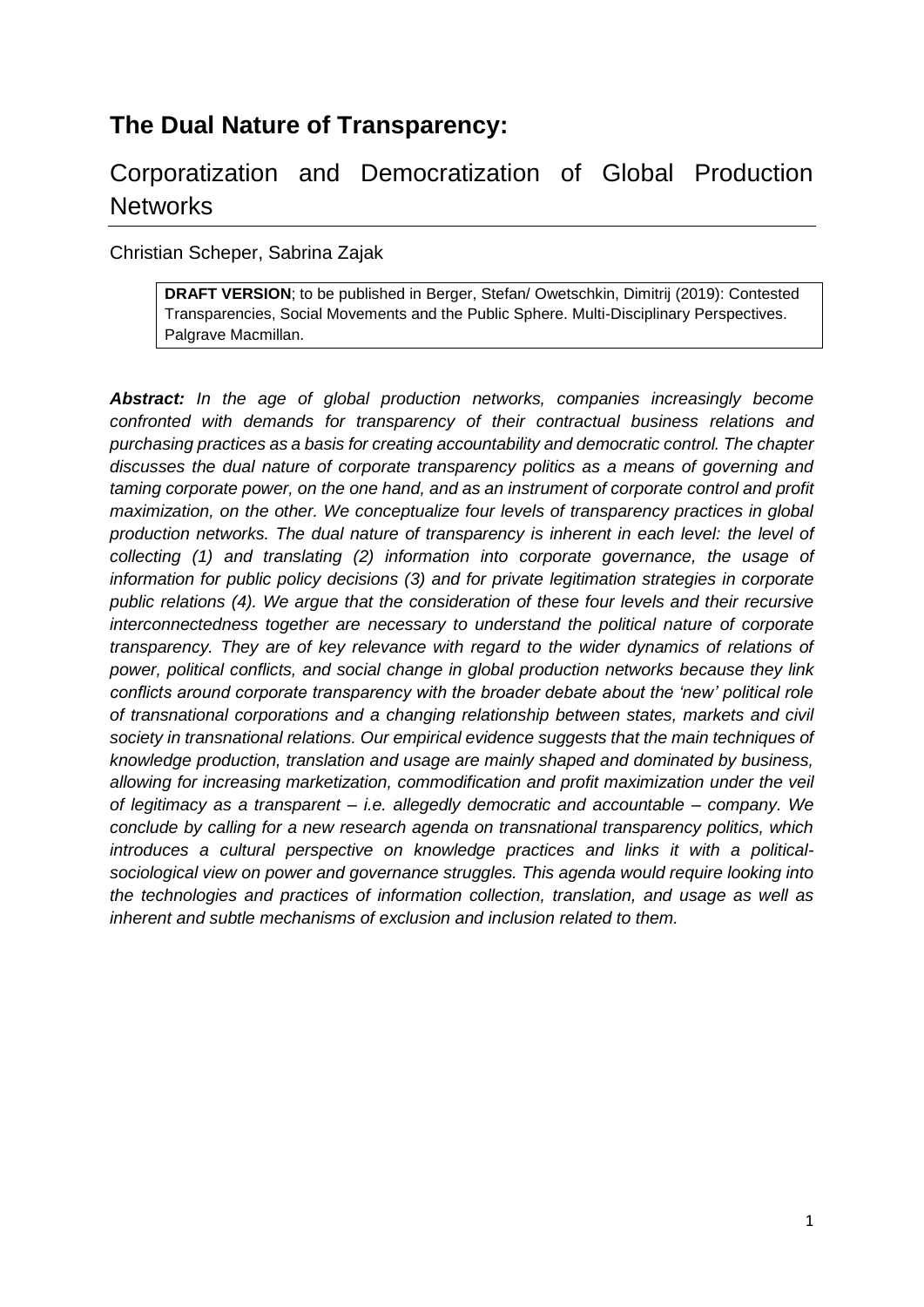#### **Introduction**

Transparency has become an omnipresent catch phrase both in public and scientific debates across all areas of society (see introduction). Some postulate the "age of transparency", or transparency society, where transparency demands to all institutions and actors and access to information becomes omnipresent. At the same time there is a growing criticism about the panoptic "tyranny of transparency", which allows for an increasing surveillance and control of the people. <sup>1</sup> Transparency is an ambiguous and contested concept with multiple normative and ideological dimensions, reflecting both hopes, like for the enhancement of freedom, and dangers, such as the threat to privacy. This contribution discusses the ambivalent nature of the concept in the context of global production networks.

Companies increasingly become confronted with demands for accountability and democratic control through the creation of transparency. The paper starts with the observation that the generation and sharing of information in global production is more and more politicized: While civil society organizations continue to push both companies and governments to carry forward more pervasive forms of disclosing information about conditions of global production, states also increasingly seek to develop regulatory frameworks that force or incentivize corporate transparency in transnational supply chains, especially through obligatory forms of reporting. This growing pressure and regulatory tendency towards corporate transparency have become a key, yet contested element in the governance of global production networks. One key assumption made by advocates of corporate transparency is that disclosing available information to external stakeholders and the public is a crucial and necessary condition for companies to become sustainable, accountable and socially responsible. Corporate transparency is "promoted both as a democratic ideal and as a matter of economic efficiency"<sup>2</sup>.

We challenge such a view by discussing the dual nature of corporate transparency as a means of governing and taming corporate power, on the one hand, and as an instrument of corporate control and profit maximization, on the other. We conceptualize four levels of transparency practices in global production networks. The dual nature of transparency is inherent in each level: the level of collecting (1.) and translating (2.) information to corporate governance, the usage of information for public policy decisions (3.) and for private transnational legitimacy strategies (4.). We argue that the consideration of these four levels and their recursive interconnectedness together are necessary to understand the political nature of corporate transparency practices in global production networks. At each level, conflicts between buyers, suppliers, NGOs, trade unions, workers, auditors, state agencies, multi-stakeholder initiatives or business associations are possible. Transparency politics, therefore, are of key relevance with regard to the wider dynamics of relations of power, political conflicts, and social change in global production networks. Understanding the nature and consequences of these politics is important as they link conflicts around corporate transparency in global production networks with the broader debate about the 'new' political role of transnational corporations and the changing relationship between states, markets and civil society. Our empirical evidence suggests that, while transparency is mainly discussed as a source of legitimacy through the creation of democratic, responsible and accountable companies, major technologies and practices of knowledge production, i.e. the collection, translation and usage of information about social, economic and ecological conditions in production networks, are shaped and dominated by corporations and their business rationales, leading to an increasing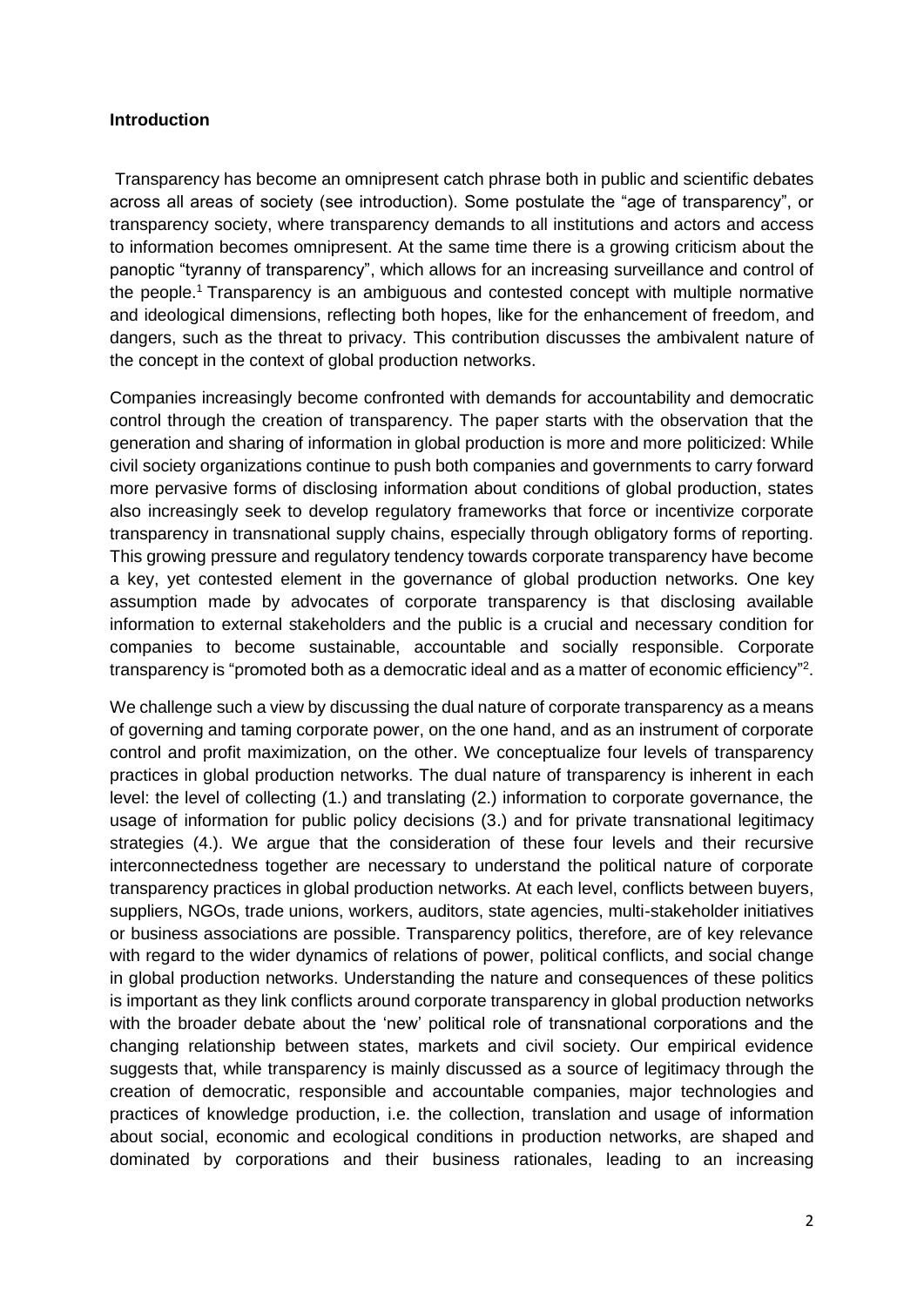marketization and commodification of information as a basis for transnational governance and policy decisions.

The paper concludes by calling for a new research agenda on transnational transparency politics, which introduces a political-economic perspective on knowledge practices and links it with a political-sociological view on power and governance struggles. This agenda would require looking into the technologies and practices of information collection, translation, and usage as well as inherent and subtle mechanisms of exclusion and inclusion related to them. We see a rising urgency for this research agenda in times of digitalization of supply chain management and related new technologies of knowledge production that fundamentally affect both corporate governance and civil society activism.

## **Transparency conflicts and the political role of corporations**

"Transparency makes democratic control possible" argues the NGO Germanwatch  $3$ . Germanwatch doesn't refer to transparency of state institutions. Instead, the organization is part of a large network in Germany, Europe, and across the globe, which demands that companies collect and publish all relevant information about the social, political and environmental consequences of their business around the world. This reflects the great importance actors attribute to corporate transparency as a key tool and mechanism for governing multinational corporations (MNCs) and their transnational production networks by developing new forms of democratic control through transparency.

Demands for democratizing companies by making information about their business practices publicly available are also an indication of recent shifts in the relation between nation states and business. Traditionally, transparency has been demanded in order to limit power and fight corruption of states. States were also addressed by activists to regulate corporate behavior by state law. <sup>4</sup> Corporate transparency was primarily discussed as a means to optimize management processes and investor relations. This has fundamentally changed. In the current age of global production networks, companies increasingly become confronted with (almost) the same demands for accountability and democratic control as states. <sup>5</sup> States continue to play a crucial role in the politicization of MNCs, especially in the wake of the increasing importance of what Mayer refers to as "synergetic governance" $6 -$  the use of private corporate governance for national and transnational public policy purposes. It draws on forms of soft, incentivizing regulatory frameworks, which make corporate reporting and transparency about social and ecological conditions compulsory for companies. And states are increasingly building up such regulatory frameworks, albeit with highly varying rigor. Examples include the US Dodd-Frank Act, the new EU regulation on corporate non-financial reporting (Directive 2014/95/EU, also called "transparency law"), the California Transparency in Supply Chains Act and the UK Modern Slavery Act.<sup>7</sup> Next and largely prior to state regulation, the ideal of transparency is materialized through private reporting standards, most prominently the Global Reporting Initiative (GRI) and the ISPO Norms (e.g. ISO: 2600 on CSR), creating a "world of standards". 8

These laws and regulations require companies to disclose standards of social and ecological conduct and impacts throughout their supply chains, such as measures taken against human or labour rights violations. The key idea behind this is that such information, once publicly available, presents new opportunities for public control of companies, as they will try to avoid any association with negative practices. This can be due to business environments in which consumers increasingly become sensitive to business malpractices and sanction these by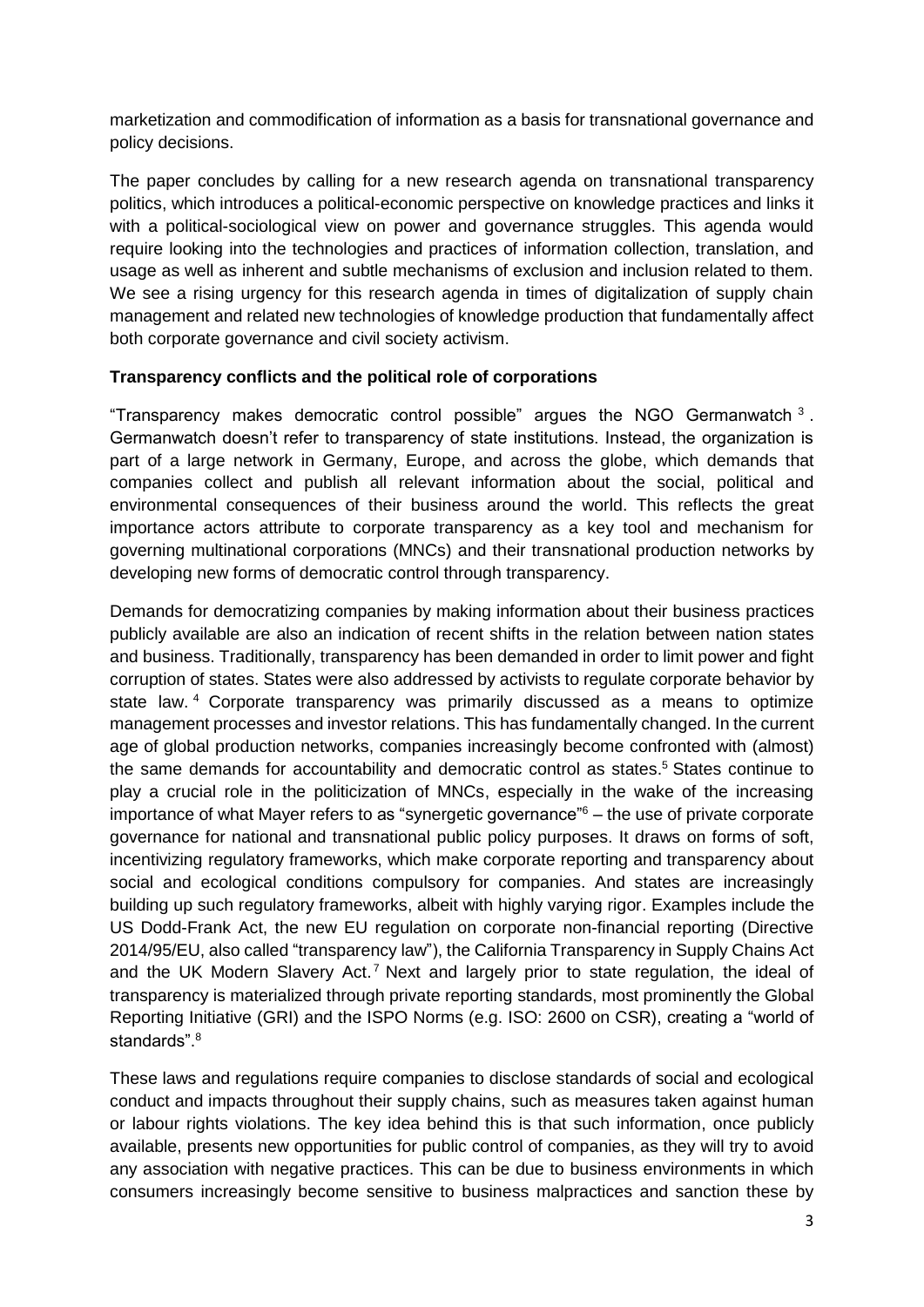changing their buying preferences, sometimes combined with public policy incentives for disclosure of non-financial affairs in production networks. NGOs, social movements, trade unions and journalists can use this information to hold companies accountable – often through public blaming strategies but sometimes also by taking legal actions. Thus, transparency optimists hope that transparency and the public struggles resulting from them become a functioning governance mechanism of MNCs and their global production networks. <sup>9</sup> Transparency pessimists argue the opposite: They see transparency as a new opportunity for already powerful state and business actors to increase their capacities to control and surveil citizens, suppliers and consumers and fear an erosion of trust and democracy. <sup>10</sup> We suggest looking at those two competing visions of transparency not only as philosophical debates but also as an important political and sociological issue: they are a basis of fundamental societal transparency conflicts, which are currently in the process of modifying transnational relations between civil society, business and states, both at places of production and consumption. Understanding the nature and consequences of such conflicts is important as they link conflicts around corporate transparency with the broader debate about the 'new' political role of MNCs and the changing relationship between states, markets and civil society in the era of global production. 11

Given the high relevance and contested nature of transparency processes, it is surprising that there is little empirical research and theorizing about what we call the private politics of transparency in global production networks.<sup>12</sup> This article embarks on discussing the dual nature of corporate transparency as a means for governing and taming corporate power on the one hand and for increasing corporate control and profit maximization on the other. We suggest a framework that analyses transparency politics in different stages of knowledge production from data collection to data transformation and usage. We argue that the dual nature of transparency as a means for corporate control and democratic accountability is inherent in each level: the level of collecting (1.), of translating (2.), of transferring information to corporate governance and public policy decisions (3.) and the stage of private use of information for public relations purposes (4.). We suggest that bringing these four stages and their recursive interconnectedness together is necessary to understand the political nature of transparency practices in global production networks. We use multiple examples from our previous research on global supply chains to discuss each stage of transparency politics. We conclude that, despite cases of increased control of MNCs by civil society, activist or trade unions and effective solutions to supply chain problems (e.g. labour rights violations), main contemporary elements of transparency politics are dominated by business, allowing for increasing marketization, commodification, profit maximization and corporate control under the veil of legitimacy as a transparent – i.e. democratic, responsible and accountable – company. Thus, current transnational transparency politics often empowers business on direct-relational and structural levels, while only occasionally empowers workers, social movements, or trade unions.

Overall, we are calling for a new research agenda on *transnational transparency politics* which introduces *cultural and political-economic perspectives on knowledge and epistemic practices* and links these with a *political sociological view on power* and *governance struggles*. This agenda would require looking into the techniques and practices of information collection, translation, and usage as well as inherent and subtle mechanisms of exclusion and inclusion of certain actors. In other words, without a better understanding of the conditions under which corporate transparency leads to democratic control or to increased corporate power, we are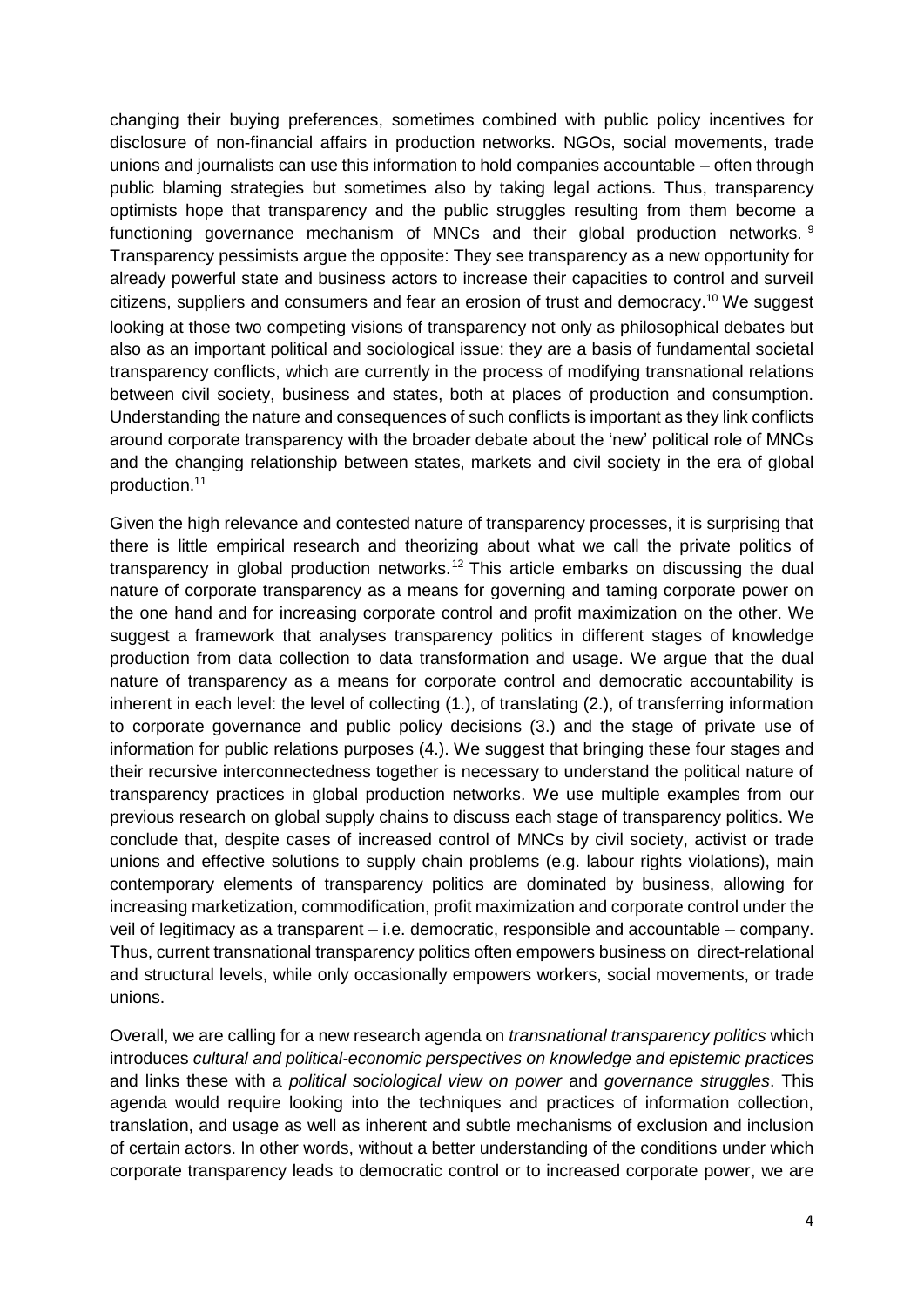unable to validate the potentials and pitfalls of transparency as a key governance mechanism in the 21st century.

# **Corporate transparency between political contestation, discursive power of MNCs, and marketization**

In 2016, nine labor and human rights organizations formed the "Civil Society Coalition on Garment Industry Transparency", a coalition to advocate for transparency in apparel supply chains. They formulated a "Transparency Pledge", which defines a minimum standard for supply chain disclosure. Part of this collation are global unions like IndustriAll Global Union, International Trade Union Confederation, and UNI Global Union as well as international labor and human rights organizations such as Human Rights Watch, Clean Clothes Campaign, Maquila Solidarity Network and the Worker Rights Consortium. They believe that transparency will "ensure respect for human rights in their supply chains" and "improve corporate accountability in the garment industry".<sup>13</sup> This coalition is just the latest step of efforts by activist networks and trade unions alike to increase transparency in the global garment industry since the 1990s. Continuous waves of mobilization and politicization indeed increased the transparency, in particular of some apparel and footwear companies. <sup>14</sup> For instance, sportswear and fashion brands that had come under civil society pressure since the early 1990s, like Nike and Adidas, have increased disclosure efforts about their supply bases from the early 2000s.

The quest for transparency is grounded in strong normative believes in the role of transparency as a means to lift the 'corporate veil' that covers conditions and responsibilities for labour conditions in global production networks, and thus contribute to a democratic control of transnational companies. This holds particularly true for contexts where trade unions as a main force of democratic corporate control are absent. Production networks are structured in a way that has enabled the brands and retailers to distance themselves from traditional labor relations and their responsibility for the work force. By externalizing the labor-intensive aspects of production, global sourcing companies no longer have to take responsibility for the majority of workers involved in the process.<sup>15</sup>

The everyday experience of activist work shows that the notorious lack of transparency in many transnational industries makes it difficult to challenge corporate misconduct and support workers' rights. Not revealing their sourcing partners gives lead firms countless opportunities to distance themselves from misconduct in their supply chains, e.g. by arguing that they had already ended their sourcing relations prior to any specific tragedy, or to relativize the scope of instances as 'exceptional' cases of supplier misconduct, e.g. when the presence of their labels at the involved site is presented as a case of non-commissioned (illegal) subcontracting activities. For instance, while 14 brands have been linked to the Tazreen Fashions factory in Bangladesh, only six brands have ever confirmed their relationship after the catastrophic factory fire in 2013. The lack of transparency at sourcing locations makes it very difficult to verify many of these claims, which is one of the reasons why campaign organizations have demanded the disclosure of audit reports that document inspections prior to the fire.

Thus, on the one hand, the demand for transparency is connected to the aim of holding companies accountable and making them more democratic by emphasizing their public agency and their need to publicly justify their actions.<sup>16</sup> Furthermore, the goal is to directly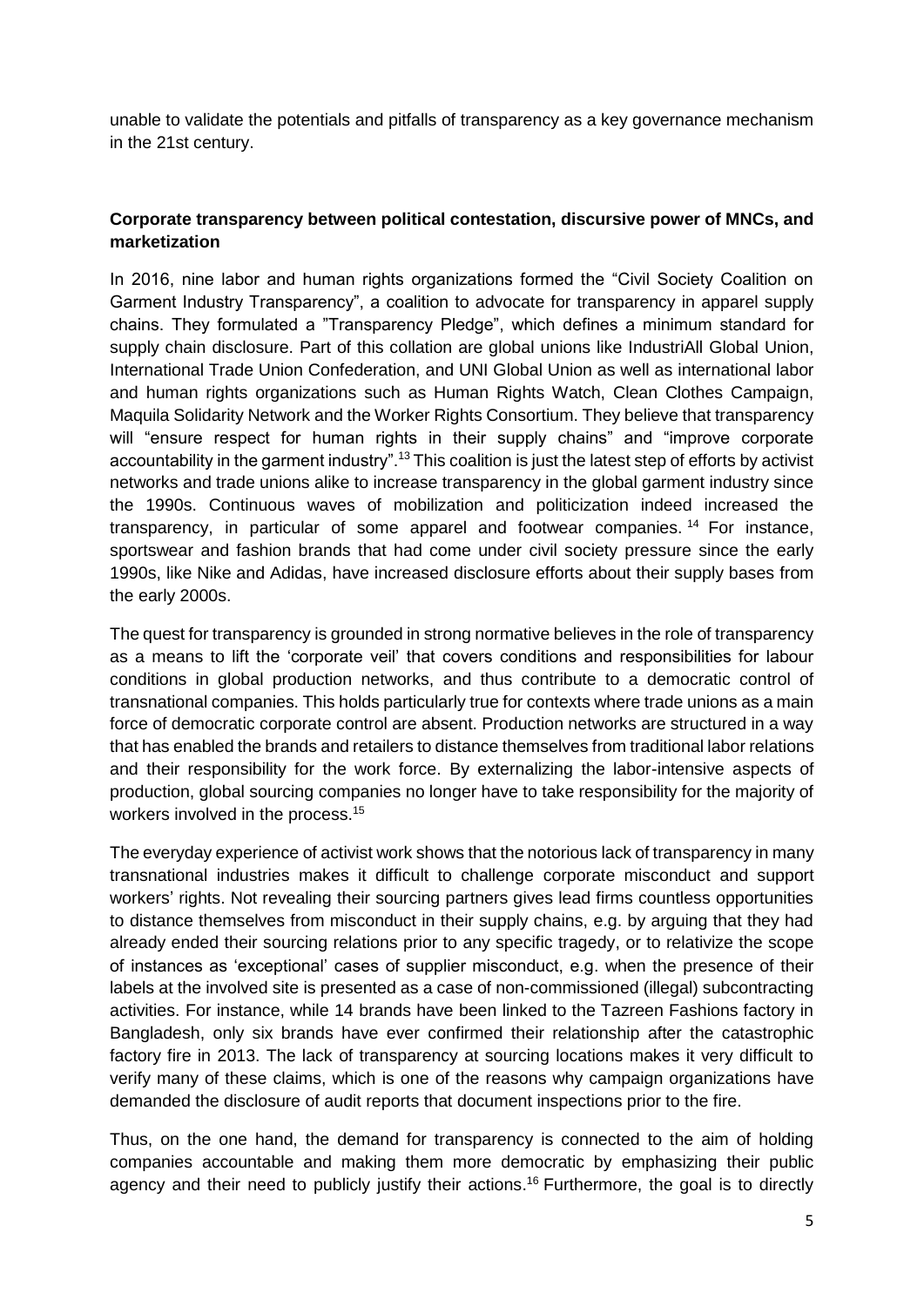improve working conditions and the environmental impact by increasing the governance capabilities of companies throughout their supply chain. This view of transparency is connected to a much more fundamental belief in the role of transparency for a functioning democracy – which has been discussed in political theory and philosophy as a key characteristic of the enlightenment and, especially, of late modernity. <sup>17</sup> It is in this context that also many trade unions in Europe including the European Trade union Federation (ETUC) as part of a broader "transparency coalition", which also included other civil society organizations, sustainable investors, or other responsible business organizations, were pushing for the introduction of the EU Directive on EU Regulatory Process of Non-Financial Reporting. <sup>18</sup> The hope was to be able to strengthen the role of works councils and their participation and consultation rights in relation to broader topics such as diversity, environmental issues, outsourcing and supply chain management.

On the other hand, transparency remains an ambiguous concept. If associated with increasing the transparency of those in power, then it is considered a means for citizens, or marginalized groups to become empowered vis-à-vis power holders. But those in power can also use techniques of 'making something transparent' to pursue their own governance goals. This is usually discussed in connection of increased information asymmetries, information manipulation and increased capacities to surveil in order to control from a distance.<sup>19</sup> Companies for that matter are never just passively responding to transparency demands, but they actively shape the procedures, types of collecting, transforming and using information in processes of transparency creation. This, we claim, is a key element of the politics of transnational firms – as aspect which remains overseen in the current debate about the political role of companies. We need to also explore how their greater efforts to generate transparency provides a source for reproducing and increasing corporate power. Their control over means and technologies of generating information about their production network can allow them to increase rather than reduce their discursive power vis-à-vis activists and trade unions. <sup>20</sup> The generation of knowledge through collecting, selecting and disseminating information about transnational business affairs is never a mere technical or managerial activity of (just) representing existing conditions in the production network. Where corporations are the prime agents of knowledge about global production, we can assume that the creation of transparency also brings about a process of marketization and commodification of knowledge. It entails a productive power of business practice. 21

Given this ambiguous character of transparency, we suggest understanding it as a contested field of transnational governance and resistance in global production networks. We therefore speak of 'private transnational transparency politics'. Empirically, we can find it on four different levels in global production networks: the level of collecting (1.), of translating (2.), of transferring information to corporate governance and public policy decisions (3.) and as an object of private transnational legitimacy politics (4). We argue that by bringing these four levels together we can further understand the political nature of private transparency practices in global production networks.

# *1.) Collecting information*

On the level of gathering and *collecting* information about factory conditions, we primarily find practices such as internal and external social audits, as well as forms of voluntary disclosure by supplier companies. The social audit has become the overarching approach towards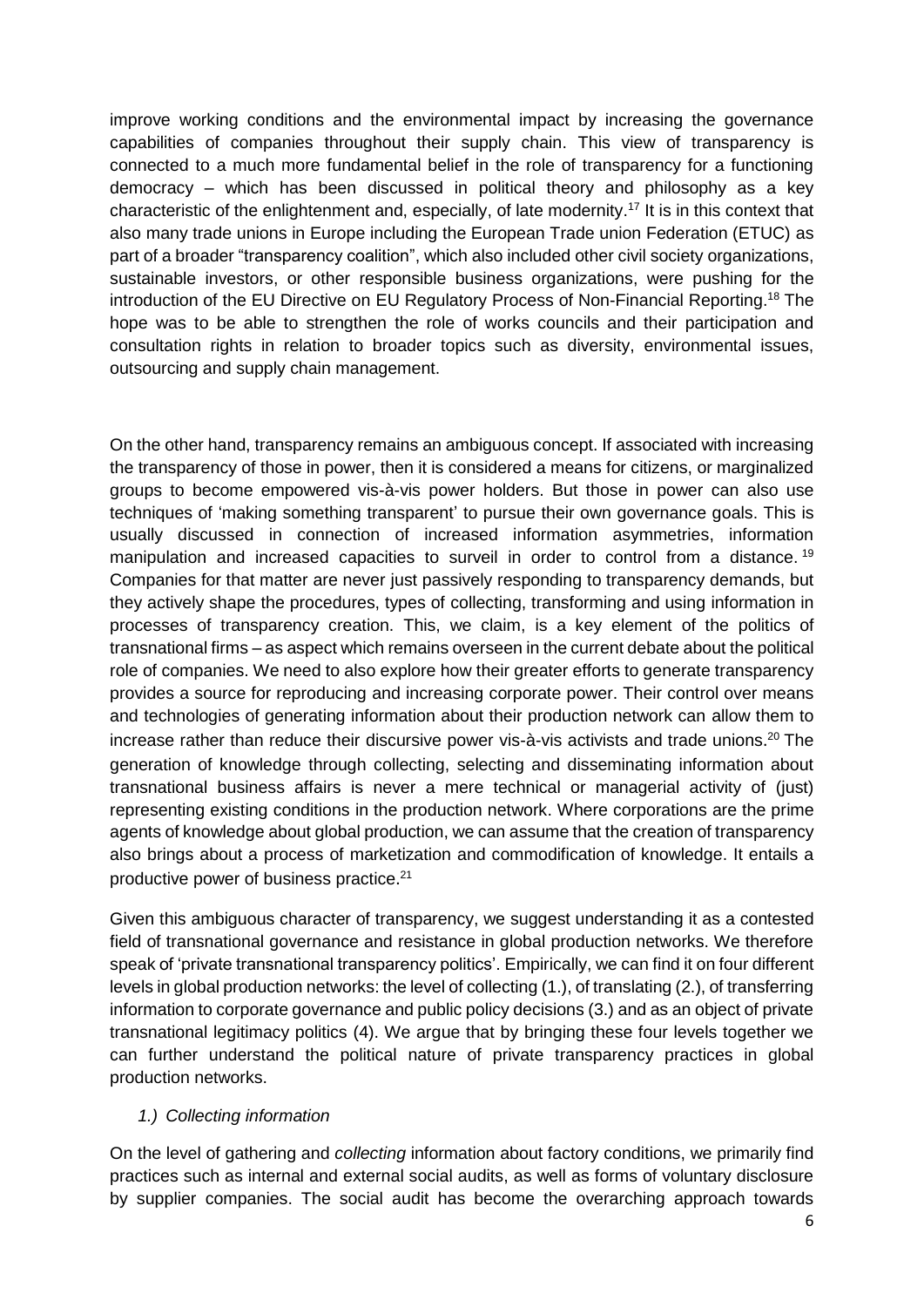collecting information about factory conditions. On the one hand, against the general background of an ever increasing importance of auditing practices as a characteristic of late modernity, <sup>22</sup> social audits in global production networks have specifically been criticized with regard to their dysfunctionalities in representing labour conditions.<sup>23</sup> On the other hand, given the fragmented and complex character of production networks, variants of social audits continue to provide a central (and sometimes the only) source of information for corporate managers, consumers, policy makers and the general public about distant factory conditions. Audits have thus become a key tool for corporations to *govern* – not only their relation to suppliers but also their public image and reputational risks.

Furthermore, this corporate function of audits has led to the wide-spread commodification of 'auditability' as a key asset of manufacturers: not only are many social audits conducted by for-profit agencies and accordingly driven by corporate interests, but supplier factories often also use their successful passing of brand audits as a source of competitive advantage.<sup>24</sup> Even where social audits are conducted by not-for profit agencies, such as local civil society groups or government inspectors, the image they create about the production network is necessarily selective and limited to particular aspects of social and environmental conditions. Thus, while problems and deficits of social auditing practices are widely known, over the last decades private transparency politics have paradoxically created a massive auditing market and ever new demands for more and 'better' audits. Ironically the data is often decoupled from the interpretation of the workplace situation in factories – even if they are based on worker interviews.<sup>25</sup> Instead, data often rather follows the managerial logics of supply chain governance. With this term we refer to management-driven aspects of information and their particular collection as piecemeal data, e.g. by focusing on certain areas over which the company has specific leverage or which represent strategic priorities set by buying companies. These then privilege specific aspects of information about specific parts of the network, such as child labour in formal employment relations in first and second tier supplier factories, rather than laying open context-specific conflicts and priorities from workers' perspectives. In this way transparency is always about revealing information but also about mechanisms of separating and excluding information. This is linked to and legitimated by a vast academic management literature on measurements of social performance auditing and supply chain assessments.<sup>26</sup> The managerial logic of measurements through specialized agencies is currently further advanced through the introduction of big data approaches to supply chain evaluation.<sup>27</sup> One (in)famous example was the case of working conditions at Foxconn, the largest producer of electronic goods, producing about 50% of the world's electronic products, including for Apple. The tight delivery times for new products has repeatedly taken precedence over worker health and safety and rights protection. Devastating working conditions were leading to the attempted suicides of 18 young rural migrant workers, resulting in 14 deaths. That happened despite Apple's continuous monitoring and positive evaluations in Apple Supplier Responsibility Progress Reports, by Foxconn Global Social and Environmental Responsibility Committee and, later on, the independent audits by the Fair Labour Association (FLA).<sup>28</sup>

In practice, workers and trade unions are usually not involved, at least not as equal partners in the knowledge production process.<sup>29</sup> Yet, workers, trade unions and labor-oriented social movements can gather their own information. It is indeed an important yet underexplored role of activists to produce and diffuse alternative knowledge.<sup>30</sup> They can do this in two ways: Either by writing their own public reports about working conditions in a particular factory or by gathering data about labour rights problems and violations to use existing complaint procedures. However, both strategies are highly conditional, as they require a rather high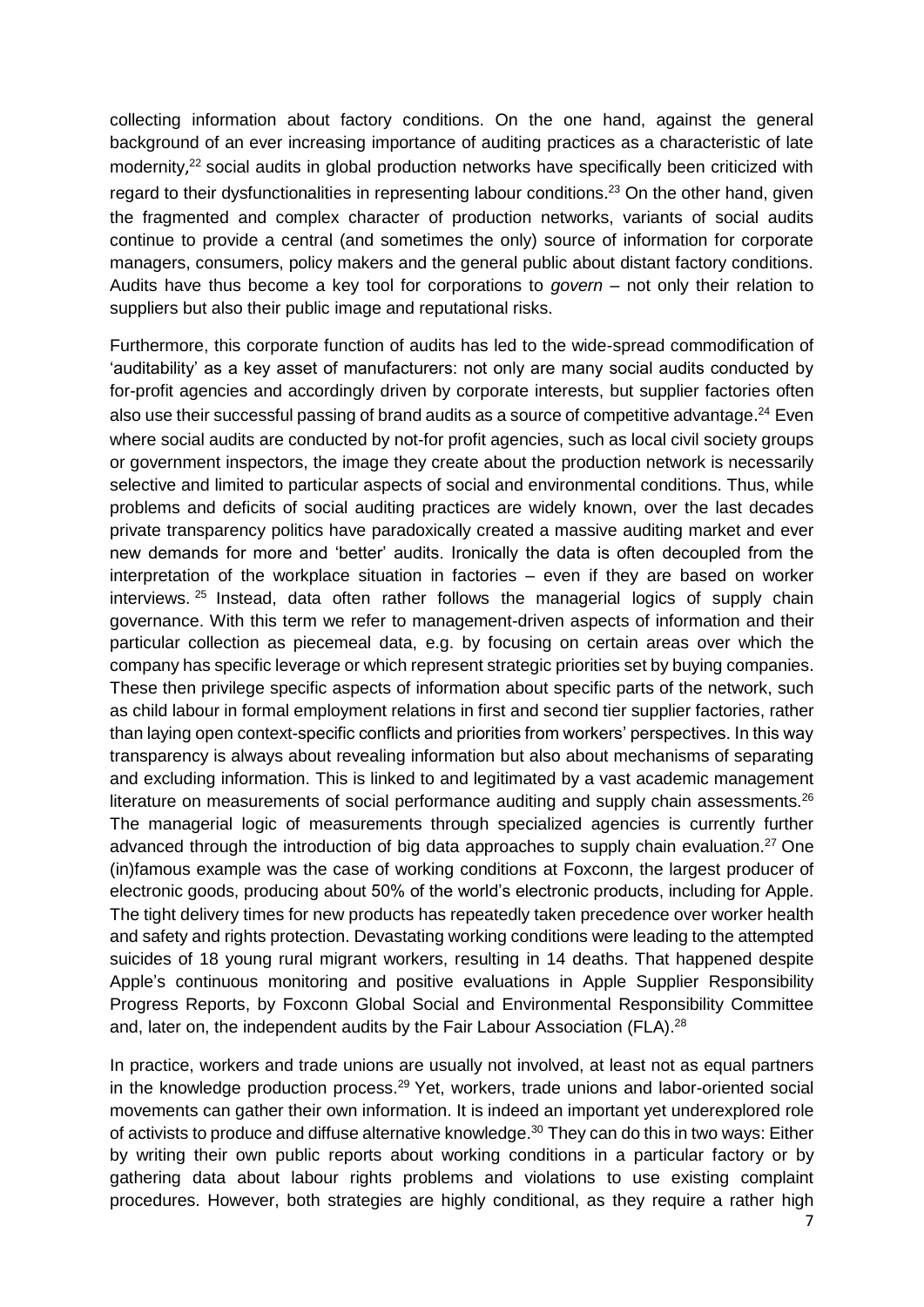amount of resources, network capacities and social skills to be able to compile a report or file a complaint. In many cases local actors need the support and resources of transnational activist networks in order to be able to do so. $31$  Furthermore, managers, sometimes in cooperation with state actors, also apply numerous counter strategies preventing activists to gather information, e.g. by denying access to the factory or workers' dormitories, threatening workers to talk to activists or by blocking social media communication channels to prevent the diffusion of information and the likelihood of collective action and broader international involvement of global unions or other labour rights organizations $32$ 

This means while audits have become the standard managerial way of collecting social and ecological information about factory conditions, alternative ways remain marginalized and dependent on access to networks and civil society resources. This is a fundamentally different approach to knowledge creation than envisioned in ideas of industrial co-determination, where trade unions have information, consultation and participation rights in the production and usage of knowledge.

# *2.) Translating knowledge into the corporate form*

The second field of transparency politics is created when information about dispersed factories brought into an appropriate form in order to make the scale and number of data accessible and intelligible in the context of wide-spread global production networks. This is the level of *translating* knowledge into the corporate form. Sociological and anthropological research on "epistemic practices" illustrates that these processes need to be understood as productive and political in themselves. Practices such as aggregation, quantification, indexing and benchmarking of information constitute "technologies of truth"<sup>33</sup>. More specifically, through quantification, information about complex social conditions is made simple, accessible, countable and commensurable.<sup>34</sup> It is through such practices of translation that information can be made marketable, such as for corporate risk assessment tools, indices, benchmarks and consumer labels. In the process of translating complex and conflictual knowledge about social contexts, highly contestable, often subjective, political and ethical interpretations and judgements, values, the distribution of wealth – e.g. over the violation or non-violation of a particular labour right – are 'freed' from their ambiguities and their contested nature. They are stripped-off their ethical-political contamination and are transformed into easily accessible facts. This process, thus, involves an "uncertainty absorption"<sup>35</sup> from the 'ground', where someone gathers information, to the headquarters of corporate strategic decisions and public reports. This uncertainty absorption necessarily brings about a tendency towards *depoliticisation* of related ethical judgements, conflicts and contradictions on the ground.

Furthermore, practices of translating contextualized information into the corporate form involve processes of *commensuration*. That is, qualitatively different social phenomena and related forms of information are brought into a comparable scale or measure; they are made "commensurable"<sup>36</sup>. For instance, when a company presents its "supply chain performance" in terms of an integrated triple bottom line of ecological, social and economic sustainability, various conflicts related to labour processes in selected supplier factories become subject to aggregation and particular conventions of measuring social responsibility performances. The result often are absolute numbers of cases (e.g. of a number of rights violations in a certain period) or percentages indicating relative changes in company performances. While such numbers "firm up"<sup>37</sup> soft laws and guidelines, they also change complex social information into the corporate, managerial form.<sup>38</sup> Knowledge presented in this form then appears as an objective result of public transparency, but subjective decisions and conflicts over ambiguities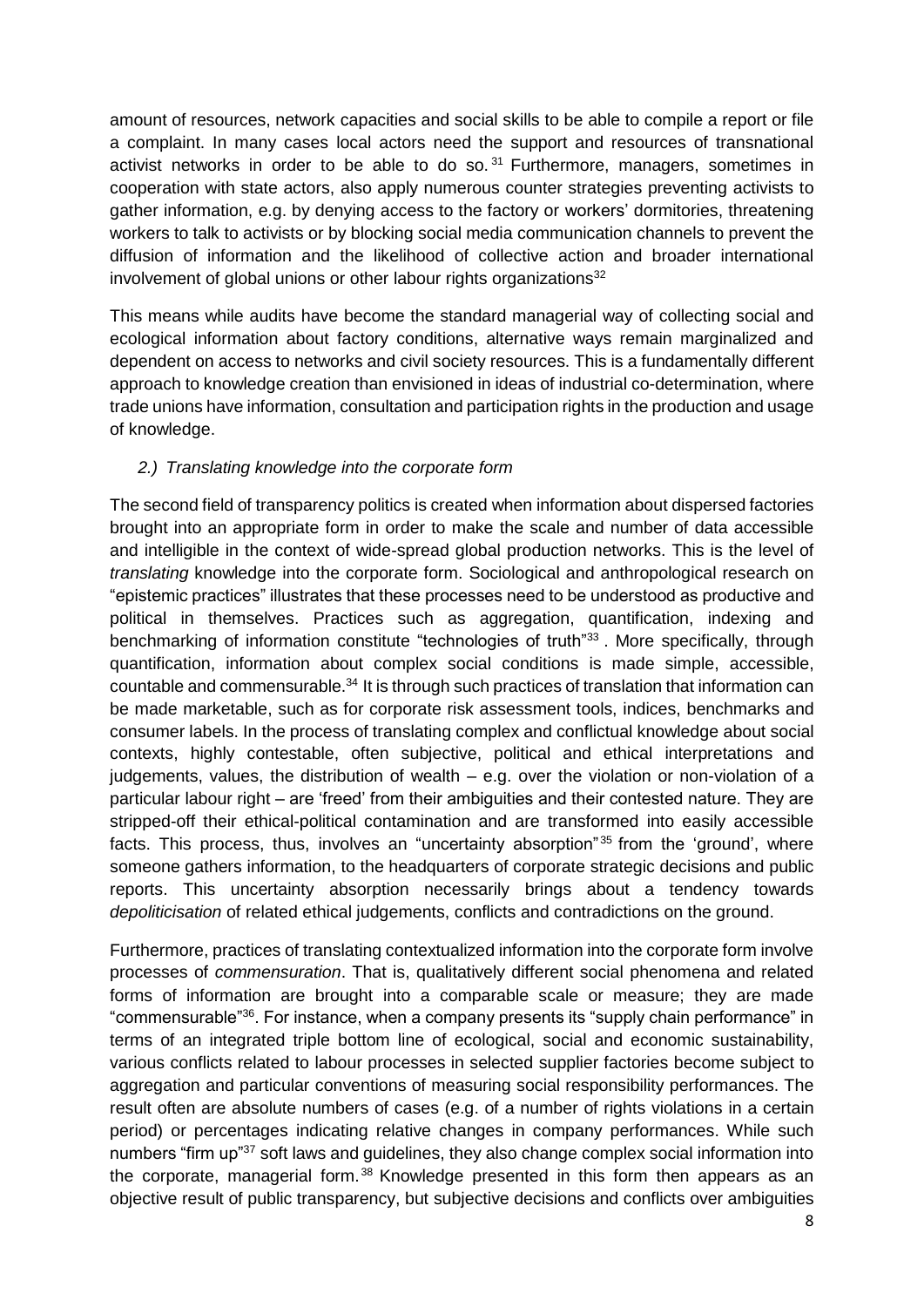taken in a terrain of highly unequal relations of power, information asymmetries and vested capital interests, vanish in this process of knowledge production. Thus, where normative claims for transparency tap on corporate responsibility discourses to demand for ever increasing forms of disclosure by MNCs and their global production networks, the processes of corporatization, commodification of knowledge, and its standardized representation become key characteristics of transparency politics – processes which are likely to be accelerated though digital technologies.

In addition to these normative and epistemic political processes, we can assume more fundamental ontological effects of transparency politics: Company mechanisms for disclosure usually draw on decisions about what the actual range of the production network *is* and what its limits are. For instance, companies in the garment industry are usually able to report about issues in their direct supplier factories, sometimes also about the second and even the third tier of their production chain. Whereas sub-contracting, informal labour and further tiers 'down the chain' often constitute major parts of the production network that allow for the flexibility and distribution of costs necessary for profitable supply chain management, these are being sidelined or even made invisible, due to the dominance of the lead firm perspective and of 'formal' sources of information about the production network. The picture that emerges from various private and private-public disclosure practices, therefore, might look very different from the actual sum of production activities involved in a particular manufacturing country or region. Transparency politics, therefore, involves processes of boundary drawing. We can take the example of garment production in Bangladesh: after the Rana Plaza collapse, when various transnational actors started or renewed their efforts to address fundamental health and safety conditions, it became clear that the sector comprised a much higher number of factories than previously estimated in any of the internationally available corporate or major public data. Especially, the number of subcontractors had so far flown under the trans- and international <sup>39</sup>. radar

Both this normative and epistemic managerial standardization as well as the ontological boundary drawing also affect the way knowledge gets translated in labour activist networks. Workers' knowledge is increasingly quantified for reports in order to be comparable and thus to potentially challenge the authority of corporate reports. In order to link factory conditions to particular lead firms, activists need to draw on available corporate information, which is usually highly restricted by contractual secrecies throughout the network. Thus, even if activists try to produce alternative knowledge through their transnational "networks of labour activism", (NOLAs),<sup>40</sup> the process of translating information through standardization and quantification often looks similar, as activist groups have to compete for public legitimacy in the presentation of information with companies. This again can feed back negatively into the activist networks and cause friction in particular between workers and local trade unions and their allies from abroad – as they no longer feel their grievances and claims being represented and gone lost during the translation process. This in turn threatens the often cited coalitional power between labour and consumer groups along global production networks. These negative consequences of transparency politics on the dynamics of NOLAs continues to be largely unexplored.

### *Transferring knowledge into policy decisions*

Besides the collection and translation of knowledge, we can assume that private transparency politics involves a third arena: Knowledge about global production networks is constantly transferred to governance decisions, not only to the level of strategic corporate governance,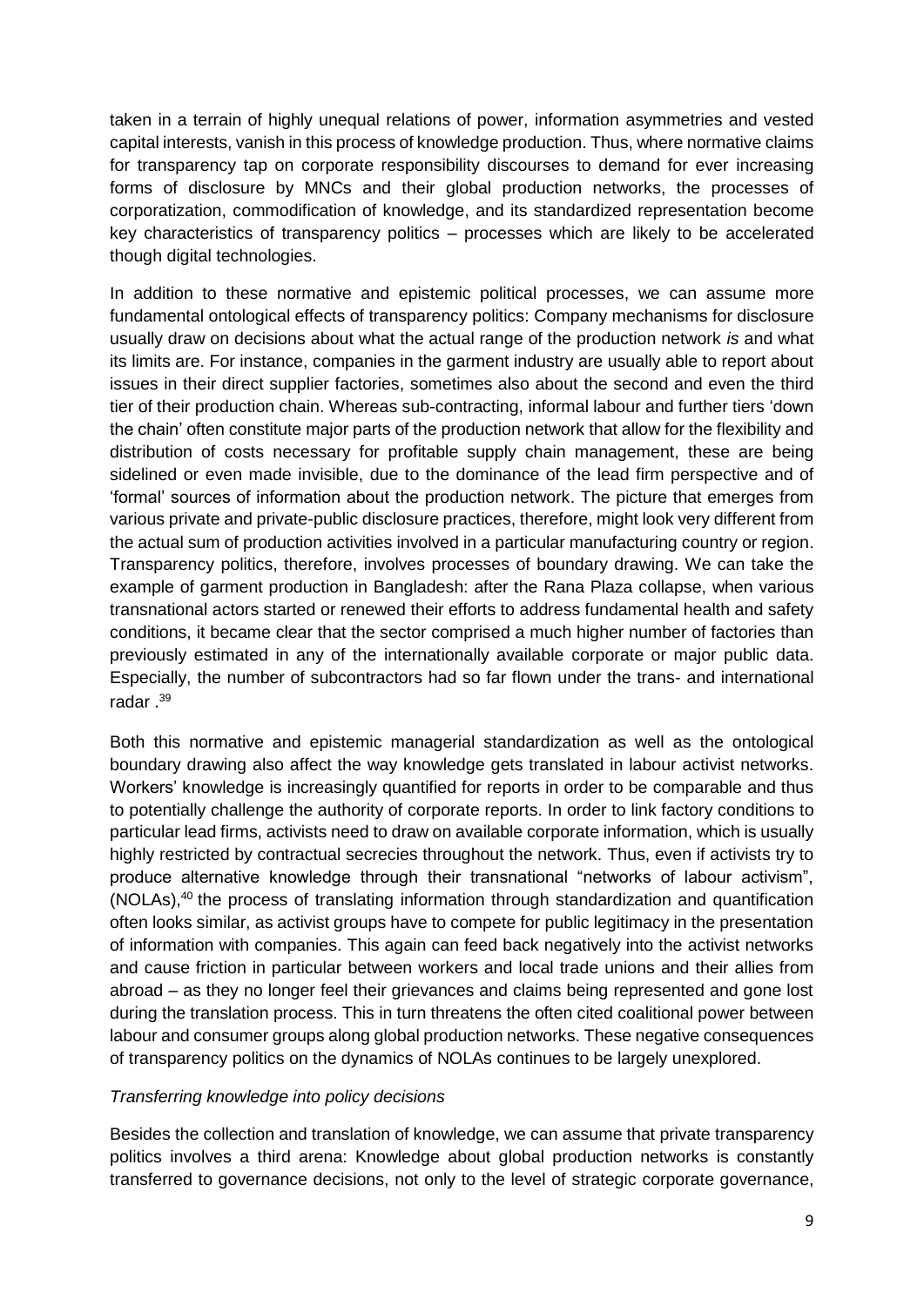but also of public policy making. Knowledge about global production has increasingly become the ground for political decision-making, especially in the wake of what Mayer refers to as "synergetic governance, that is, public policy goals that are pursued through private governance mechanisms, such as through incentives and conditions, but also public-private partnerships and multi-stakeholder settings.<sup>41</sup> On this level, however, the political nature of knowledge production (collection and translation) has mostly vanished in the process. Patchy and fragmented elements of knowledge about conditions in the production network appear as facts and guide wider policies. Corporations also use such factual knowledge for increasing their brand value or generate new sources of profit, such as niche markets for 'fair' or 'organic' trade, and the inclusion into 'sustainability' stock market indexes and investor schemes. Once a particular label or policy standard is granted and widely accepted, the politics of knowledge production and translation, which presuppose the label or policy standard, disappear. Through this construction of certainty, those forms of knowledge and bits of information that have been excluded from the picture in the process become highly difficult to 'reactivate' for civil society activists. On the level of policy making the politics of transparency is subject to a further step of simplification, often even to a dichotomous 'yes' or 'no' decision over benchmarks (which product or firm is fair/not fair; organic/not organic; sustainable/ not sustainable; et cetera). In this way, corporate tools and technologies of knowledge production at least co-determine economic concepts of leverage over the production network and the possible reach and scope of corporate responsibility for public policy decisions. Transparency politics then have an influence in creating the very political framework conditions that incentivize their responsibility practices, since they (co-)construct the very knowledge grounds on which policy decisions are being taken. It is particularly problematic to base decisions on such information when transparency is also a mechanism for hiding information, in particular information which is linked to non-measured negative societal impacts of core business practices. For instance, if we take the example of structural gender discrimination as a key feature of global production networks, its depth and reach will hardly be visible in individual corporate responsibility reports that draw on individualistic conceptions of responsibility and economic leverage. <sup>42</sup> Trade unions in Europe are directly confronted with the challenge of dealing with the reports of their companies – increasingly since the European transparency regulation, but also before, in cases where non-financial reporting already existed prior to this regulation. A recent study on the impacts of the EU directive 2014/957EU on labour relations in Europe found that trade unions respond very differently to non-financial reporting and in many cases and countries not at all. Even when reporting has already been a long-term practice, very few worker representatives are involved in the consultation or preparation of these reports.<sup>43</sup> This again makes if very difficult for them to question or challenge corporate decisions based on these reports. Thus, where policy decisions are increasingly based on such conceptions, they tend to reproduce the same exclusionary tendencies of corporate knowledge production. Yet the debates about the EU transparency directive only to a very limited degree reflected these aspects.

3.) Information as an object of private transnational legitimacy politics

The fourth level of transparency politics draws on the other three levels, but it is the most indirect level and hard to make empirically visible. The notion of legitimacy politics describes the arena on which social actors negotiate and struggle over the very grounds on which legitimacy claims are being made.<sup>44</sup> Social movements and activist groups, at least in Europe and the US, are often engaged in public struggles where movements seek to change corporate politics to produce social change. <sup>45</sup> Transparency should facilitate public discussion and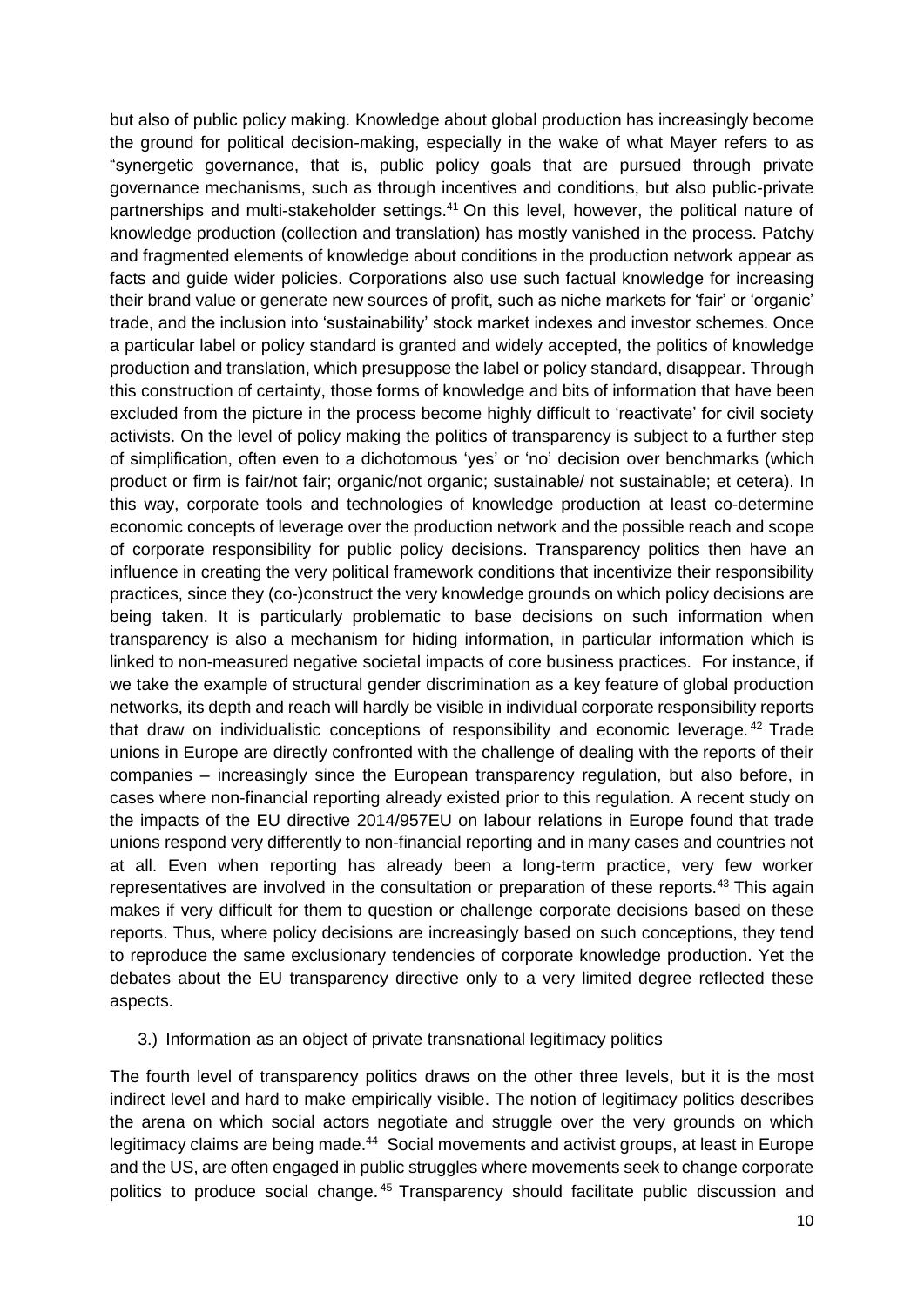critique, as it partly depends on the provision of information about 'their' production chain, since they usually operate in an elusive environment of contractual secrecy and vast geographical dispersion. In such an environment of transnational production networks, it is often far from clear which normative grounds and criteria of legitimate corporate actions are being assumed. However, where companies can offer "transparent" information, this rather reduces the likelihood that activists can win the conflict over appropriate normative grounds of legitimacy claims. This is why companies consider transparency as an important step of risk reduction, as it creates a new ground and source of legitimacy, which is difficult to question for 'outsiders'. A provision of aggregated 'counter-knowledge' is hard to come by, because critique often partly depends on the very form that knowledge about the production network takes. Paradoxically, critique is sometimes disarmed simply by being confronted with a multitude of information, reports, statistics, and multi-stakeholder involvements, without an actual change in the pricebound transnational competition that leads to the violation of fundamental labour rights in the first place.<sup>46</sup>. We share Vogelmann's suggestion that the logic of transparency leads to paradoxical effects (see chapter XX). Instead of providing more visibility, clarity and public debate, transparency can also make real problems 'invisible' – and therefore the solution to them impossible. And instead of a public sphere with new demands for control, openness and justification from a vigilant public, which is able to embed corporate power in a democratic discourse, we see an emerging institutional framework of policy initiatives, standards, benchmarks and incentive structures (see level 3.), which creates a rather corporate-led environment for legitimacy claims in global production networks.

### **Conclusions**

In this paper we discussed the dual nature of corporate transparency as a means of governing and taming corporate power, on the one hand, and as an instrument of corporate control and profit maximization, on the other. Therewith we contribute to the debate on "contested transparencies" (see introduction and other contributions in this volume), by highlighting that the hope of increasing accountability and democratic control of companies through the creation of transparency remains wishful thinking in most parts, as the main techniques of knowledge production, translation and usage are mainly shaped and dominated by business under the veil of legitimacy as a transparent – i.e. allegedly democratic and accountable – company. Table one summarizes this dual nature of transparency as a means of empowerment for workers and civil society, while at the same time being a means for increasing marketization, control and profit maximization and thus further empowerment of company's vis-á´-vis workers and civil society. We suggest conceptualizing transparency politics at four levels: These four levels overlap in practice. The first level of information collection especially involves processes of selectivity. Transparency politics here constitutes struggles over 'where to look' and 'what counts'. The second level of knowledge translation contains processes of changing the forms of information, from the 'ground' towards aggregated, managerial or corporate forms. Transparency politics here constitute struggles over translation and truth production. The level of knowledge-policy transfer can be understood as a struggle for acceptance and influence of policy-making processes. Transparency politics here represent an agenda-setting and decision-making tool. The fourth level involves the struggle over criteria for public acceptance or critique of corporate activities. Transparency politics here are also a source of legitimacy.

To further engage with transparency politics is gaining importance with an increasing digitalization of both supply chain management as well as activist networks and their strategies.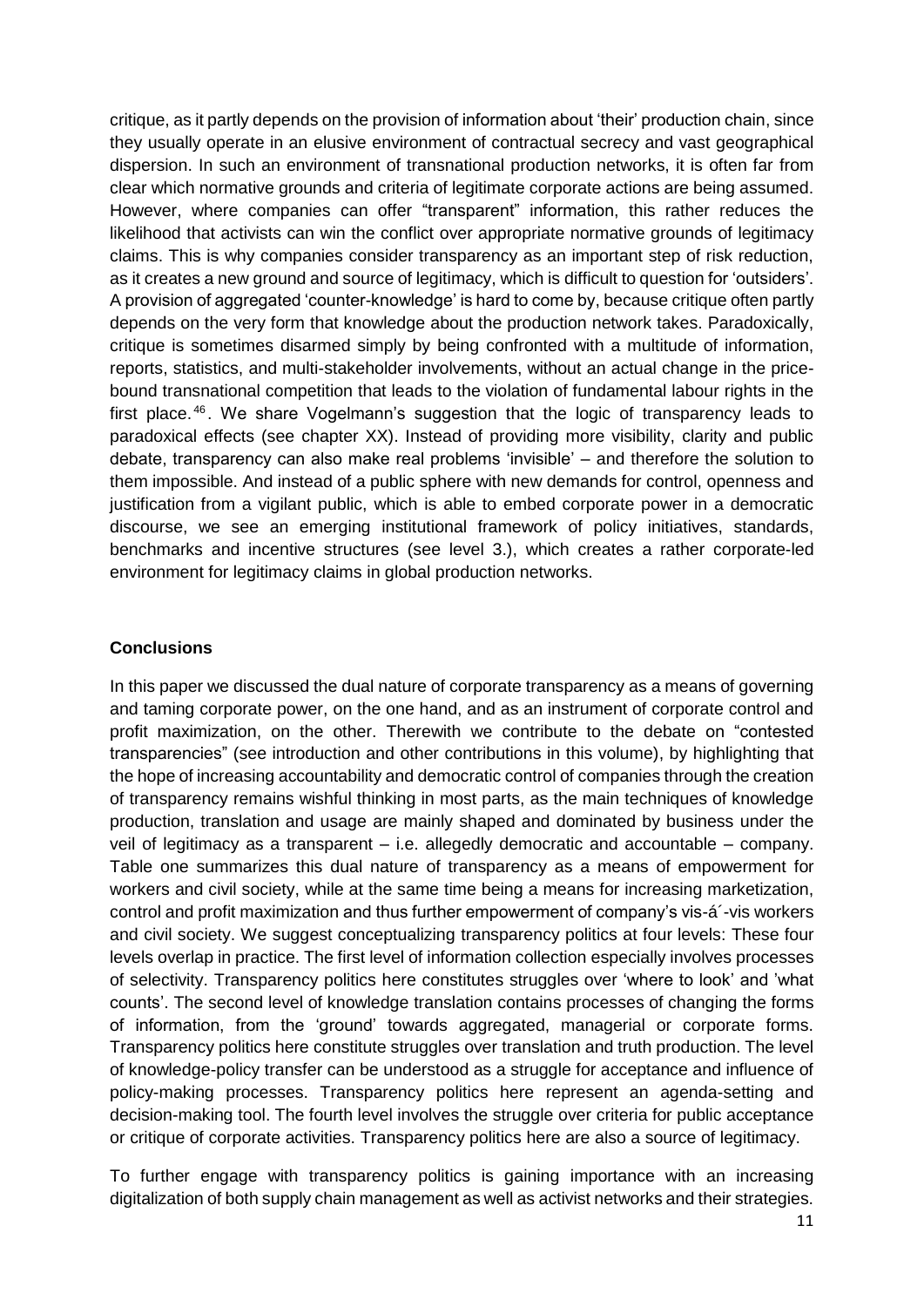Digital tools and algorithmic forms of knowledge generation could further blur political elements of contradiction and ambiguity and turn the role of labour in production and exiting capital labour power imbalances invisible (e.g. Irani and Silverman 2013). As Moore and Joyce (2018 forthcoming) state: "The turnaround is, apparently, complete. Where digital technology once revealed, it now obscures; workers who previously could not hide, cannot be seen at all". But digital tools might as well offer new pathways of challenging alleged 'truths' about factory conditions. This makes it necessary to further study the dual nature of transparency through the linkages between data, activism and justice in transnational relations in times of digitization.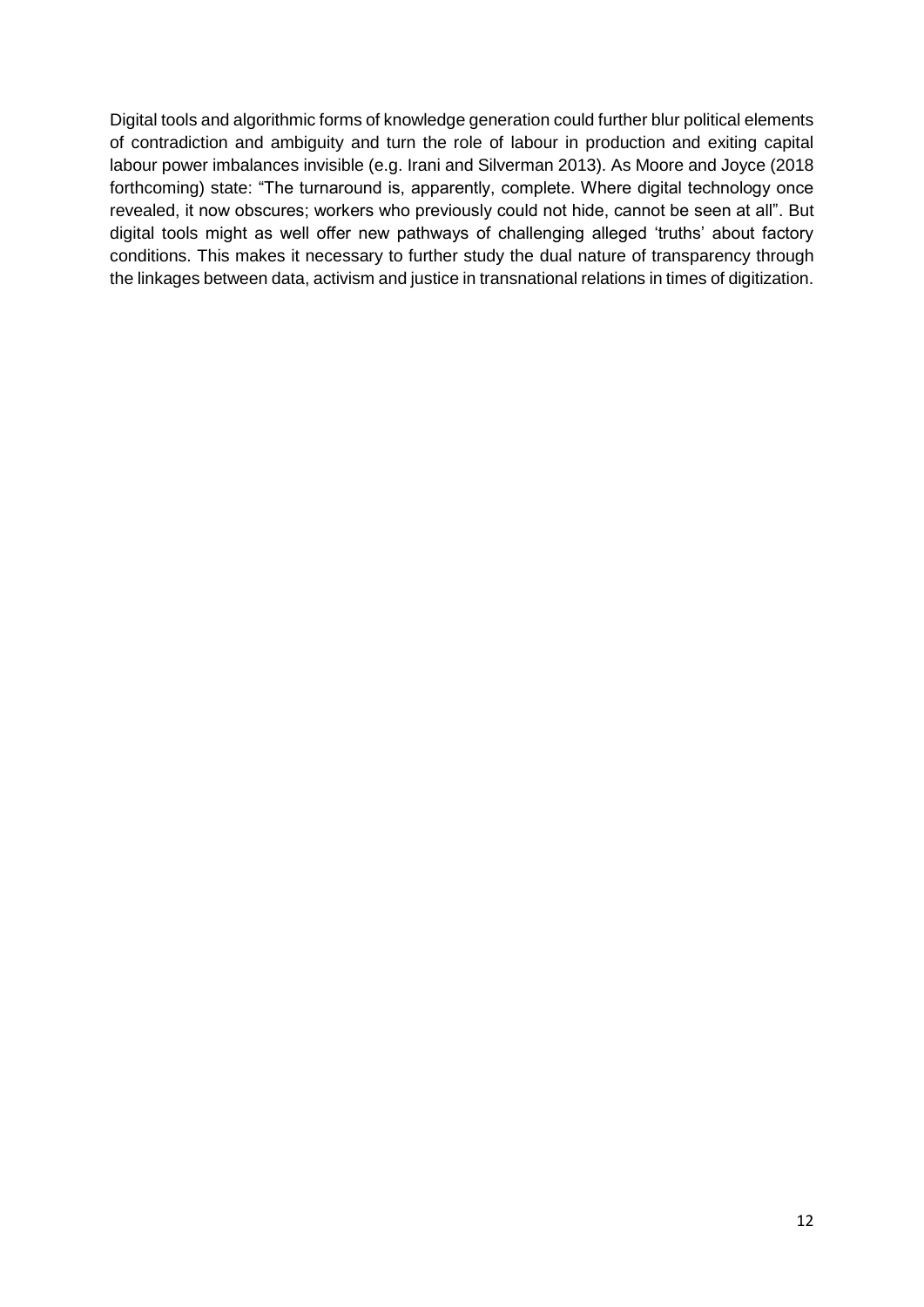## **Table 1: The dual nature of corporate transparency in global production – setting the stage for a research agenda on transnational transparency politics:**

| <b>Stages of</b><br>transparency<br>practices | The civil society<br>empowerment<br>vision                                                                 | The business-<br>empowerment vision                                                                                                                               | <b>Elements of</b><br>transparency politics                                                                                                                                                                                                                                                   |
|-----------------------------------------------|------------------------------------------------------------------------------------------------------------|-------------------------------------------------------------------------------------------------------------------------------------------------------------------|-----------------------------------------------------------------------------------------------------------------------------------------------------------------------------------------------------------------------------------------------------------------------------------------------|
| Collecting<br>information                     | Collecting data on<br>'real life' conditions in<br>the production<br>network (esp.<br>workers' experience) | Collection of<br>information within field<br>of influence and<br>leverage, according to<br>corporate governance<br>strategy                                       | Struggle over strategies<br>and access to gather<br>and select information<br>about the production<br>network, transparency<br>politics as 'selectivity'                                                                                                                                      |
| Knowledge<br>translation                      | <b>Making workers</b><br>views visible/<br>intelligible for a wider<br>public                              | Making corporate<br>responsibility efforts<br>and achievements<br>visible to stakeholders                                                                         | Struggle over the form<br>of information, often<br>adoption and<br>dominance of<br>managerial, corporate<br>forms of information, in<br>order to make networks<br>intelligible and<br>governable from a<br>distance. Transparency<br>politics as 'truth<br>production'                        |
| Knowledge-<br>Policy transfer                 | Improving working<br>conditions using<br>transnational<br>networks and policy<br>instruments               | Steering effective<br>transnational<br>governance under<br>conditions of<br>calculable legal and<br>reputational business<br>risks                                | Struggle for policy-<br>acceptance and<br>transfer: civil society<br>efforts to mobilize<br>through coupling of<br>information versus<br>business efforts for<br>effective governance<br>and controllable liability.<br><b>Transparency politics</b><br>as agenda and<br>decision-making tool |
| Public<br>Legitimacy                          | 'Blaming and<br>shaming' against<br>misconduct and<br>holding companies<br>accountable                     | 'Knowing and showing'<br>responsible business<br>conduct, minimizing<br>legal and reputational<br>risks, improving<br>reputation and/ or<br>stakeholder relations | Struggle<br>over<br>knowledge<br>and<br>interpretation of 'real life'<br>conditions:<br>corporate<br>governance knowledge<br>civil<br>society<br>versus<br>critique.<br>Transparency<br>politics as a source of<br>legitimacy                                                                 |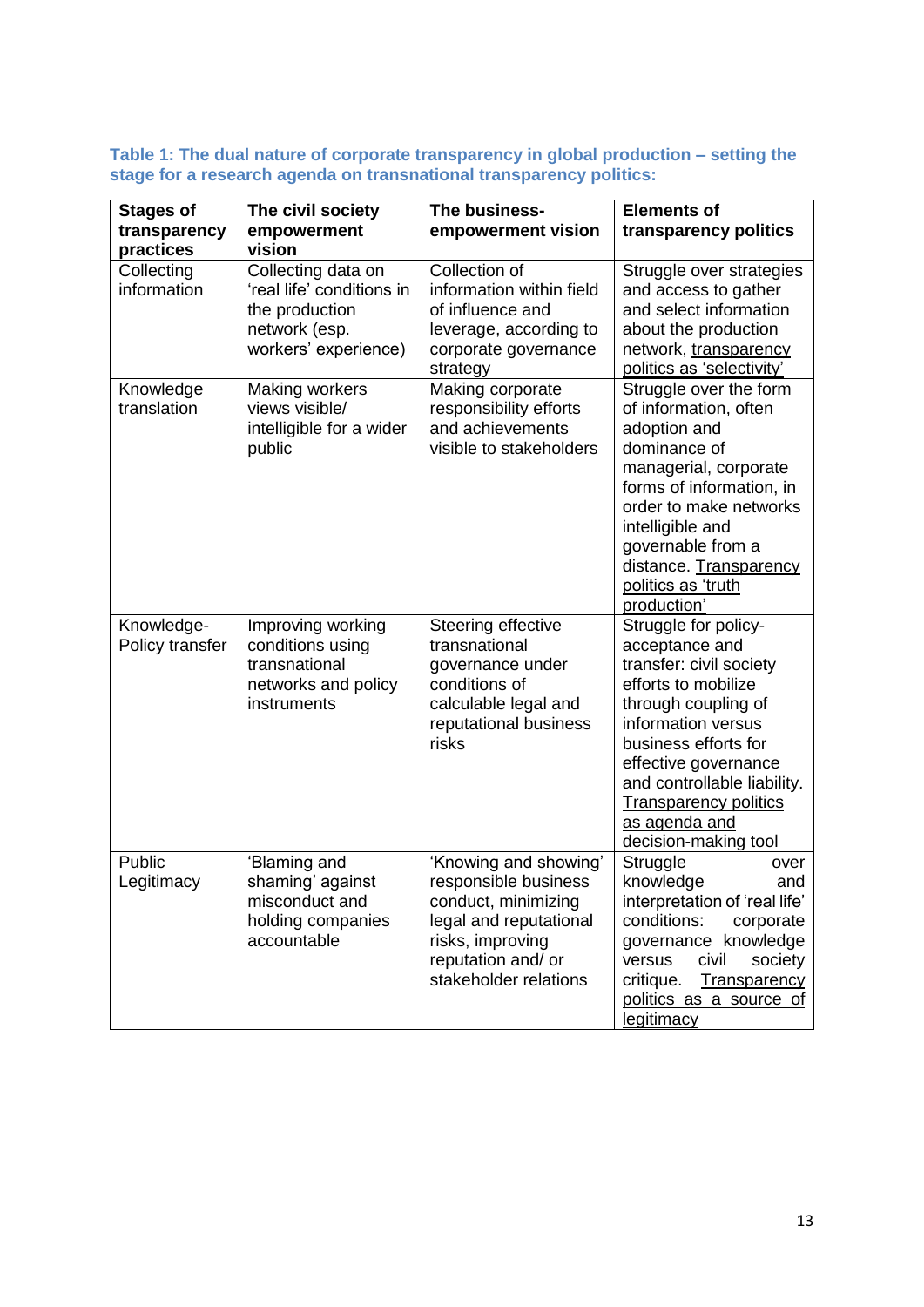#### **Notes**

**.** 

<sup>5</sup> Zürn, Michael (2007): Die Politisierung der Ökonomisierung? Zum gegenwärtigen Verhältnis von Politik und Ökonomie. In: Wieland, Josef (Eds.): CSR als Netzwerkgovernance – Theoretische Herausforderungen und praktische Antworten. Über das Netzwerk von Wirtschaft, Politik und Zivilgesellschaft, Bd. 7. Marburg: Metropolis, pp. 155–184; Scherer, Andreas Georg; Palazzo, Guido (2011): The new political role of business in a globalized world: A review of a new perspective on CSR and its implications for the firm, governance, and democracy. Journal of Management Studies 48(4):899–931; Zajak, Sabrina (2017): MNC's and the politicization from outside". In: Christoph Dörrenbächer and Mike Geppert (eds): Multinational Corporations and Organization Theory: Post millennium perspectives, Emerald: Bingley, Series: Research in the Sociology of Organizations, Volume 49, p.389-423.

<sup>6</sup> Mayer, Frederick (2015): Leveraging private governance for public purpose: business, civil society and the state in labour regulation. In Anthony Payne, Nicola Phillips (Eds.): Handbook of the international political economy of governance. Cheltenham: Edward Elgar, pp. 344–360.

<sup>7</sup> Further national policy strategies have been introduced in the wake of so-called National Action Plans to implement the UN Guiding Principles on Business and Human Rights (see OHCHR 2017). 8 Brunsson, N., & Jacobson, B. (2000). A World of Standards : Oxford University Press.; Brown, H. S., De Jong, M., & Lessidrenska, T. (2009). The rise of the Global Reporting

Initiative: a case of institutional entrepreneurship. Environmental Politics, 18(2), 182- 200.

<sup>9</sup> E.g. see organization of the know the chain network https://knowthechain.org/

<sup>10</sup> Baumann, Max-Otto (2014): Die schöne Transparenz-Norm und das Biest des Politischen:

Paradoxe Folgen einer neuen Ideologie der Öffentlichkeit, in: Leviathan 42, S. 398-419.

<sup>11</sup> Mayer, Frederick W.; Phillips, Nicola; Posthuma, Anne C. (2016): The political economy of

governance in a 'global value chain world'. In *New Political Economy* 22 (2), pp. 129–133.

<sup>12</sup> These conflicts are to a large extend carried out between private actors (companies, NGOs, unions, associations) and are therefore understood as a form of private politics (Baron 2003).

<sup>13</sup> https://cleanclothes.org/transparency/transparency-pledge.

<sup>14</sup> Köksal, Deniz, et al. "Social sustainable supply chain management in the textile and apparel industry—A literature review." *Sustainability* 9.1 (2017): 100.

<sup>15</sup> Egels-Zandén, Niklas, and Jeroen Merk. "Private regulation and trade union rights: Why codes of conduct have limited impact on trade union rights." *Journal of Business Ethics* 123.3 (2014): 461-473. <sup>16</sup> It is in this context that business scholars increasingly become interested in Habermasian discourse theory.

<sup>17</sup> Hansen, H. K.; Christensen, L. T.; Flyverbom, M. (2015): Introduction. Logics of transparency in late modernity: Paradoxes, mediation and governance. In: *European Journal of Social Theory* 18 (2), pp. 117–131.

18 Kinderman, Daniel P., The Struggle Over the EU Non-Financial Disclosure Directive (June 1, 2015). WSI-Mitteilungen 8/2015, pp. 613-621. Available at SSRN: [https://ssrn.com/abstract=2614983;](https://ssrn.com/abstract=2614983) Monciardini, David. "The 'Coalition of the Unlikely'Driving the EU Regulatory Process of Non-Financial Reporting." *Social and Environmental Accountability Journal* 36.1 (2016): 76-89.

<sup>1</sup> Han, Byung-Chul 2012: Transsparenzgesellschaft, Berlin.

<sup>2</sup> Franck Aggeri, Morgane Le Breton. The regulation of transparency in the field of CSR : The materialization of an ideal into technologies of government. EGOS, Jul 2016, Naples, Italy. 2016. <halshs-01368029>

<sup>3</sup> [https://germanwatch.org/de/thema/unternehmensverantwortung/transparenzpflicht](https://germanwatch.org/de/thema/unternehmensverantwortung/transparenzpflicht-f%C3%BCrunternehmen)[f%C3%BCrunternehmen,](https://germanwatch.org/de/thema/unternehmensverantwortung/transparenzpflicht-f%C3%BCrunternehmen) last visited 24.05.2016.

<sup>4</sup> Kryst, Melanie; Zajak, Sabrina (2017): Mehr Staat durch Markt? Adressierungsstrategien der Anti-Sweatshop-Bewegung in Europa. In: Daphi, Priska u.a. (Hg.): Protest in Bewegung? Zum Wandel von Bedingungen, Formen und Effekten politischen Protests. Leviathan Sonderband. Baden-Baden: Nomos.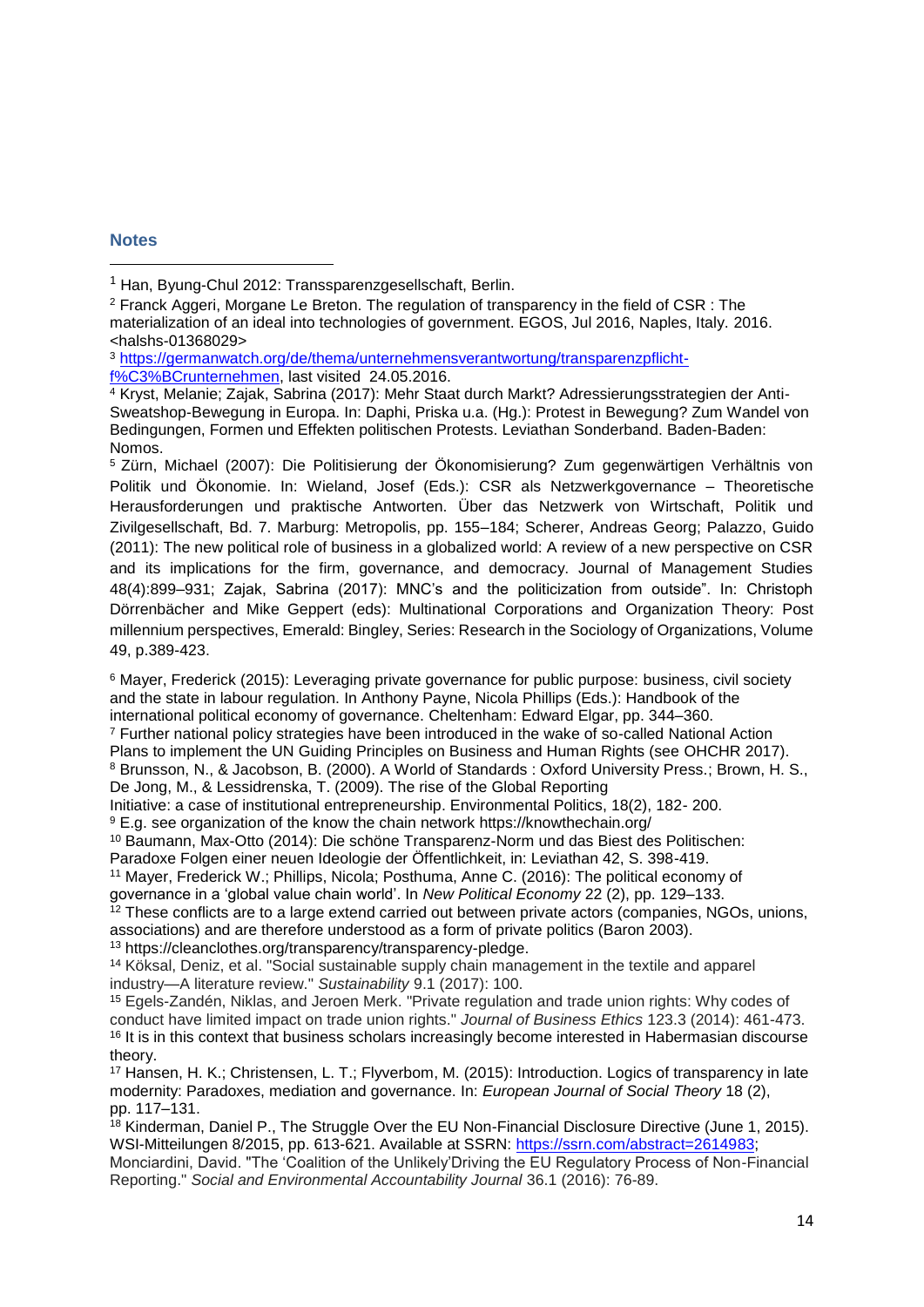<sup>19</sup> Foucault's famous use of Bentham's Panopticon as the idealized representation of societal characteristics of governance under conditions of late modernity is a case in point for the critical function of transparency as a means of 'control from a distance'. In the context of global production networks and the function of controlling distant factories through health and safety targets see e.g. Raj-Reichert 2013.

<sup>20</sup> Zajak, Sabrina (2015): Die (Re-)Konstruktion von corporate legitimacy in öffentlichen Legitimitätskonflikten. Soziale Bewegungen und Wal-Marts Unternehmenspolitik, in zfwu 16/2, p. 155– 177.

<sup>21</sup> Scheper, Christian (2015): 'From naming and shaming to knowing and showing'. human rights and the power of corporate practice. In *The International Journal of Human Rights* 19 (6), pp. 737–756 Lebaron Genevieve; Lister, Jane (2015): Benchmarking global supply chains. The power of the 'ethical audit' regime. In *Rev. Int. Stud.* 41 (05), pp. 905–924.

<sup>22</sup> Power, Michael (1999): The audit society. Rituals of verification. Oxford, New York: Oxford University Press

<sup>23</sup> O'Rourke, Dara (2002): Monitoring the Monitors. a Critique of Corporate Third-Party Labour Monitoring. In: Rhys Owen Jenkins, Ruth Pearson, Gill Seyfang (Eds.): Corporate Responsibility and Labour Rights. Codes of Conduct in the Global Economy. New York, Florence: Routledge; Taylor & Francis Group, pp. 196–208.

 $24$  Lebaron Genevieve; Lister, Jane (2015): Benchmarking global supply chains. The power of the 'ethical audit' regime. In *Rev. Int. Stud.* 41 (05), pp. 905–924..

<sup>25</sup> Egels-Zandén, Niklas, and Henrik Lindholm. "Do codes of conduct improve worker rights in supply chains? A study of Fair Wear Foundation." Journal of Cleaner Production 107 (2015): 31-40.

<sup>26</sup> Mani, V., et al. "Social sustainability in the supply chain: Construct development and measurement validation." Ecological indicators 71 (2016): 270-279.; Das, Debadyuti. "Development and validation of a scale for measuring Sustainable Supply Chain Management practices and performance." Journal of Cleaner Production 164 (2017): 1344-1362.

<sup>27</sup> Badiezadeh, Taliva, Reza Farzipoor Saen, and Tahmoures Samavati. "Assessing sustainability of supply chains by double frontier network DEA: A big data approach." Computers & Operations Research (2017).

<sup>28</sup> PUN Ngai, SHEN Yuan, GUO Yuhua, LU Huilin, Jenny Chan & Mark Selden (2016) Apple, Foxconn, and Chinese workers' struggles from a global labor perspective, Inter-Asia Cultural Studies, 17:2, 166-185, DOI: 10.1080/14649373.2016.1170961

<sup>29</sup> For the very limited relevance of worker interviews see for example Sun and Pun, Anner ect <sup>30</sup> Malets, o and Zajak, S. (2014: Moving culture: How movements translate global norms into local practices. In: Baumgarten, B., P. Daphi & P. Ullrich (Hrsg.): Cultural perspectives on social movements. Palgrave: 251-274.; della Porta, Donatella, and Elena Pavan. "Repertoires of knowledge practices: social movements in times of crisis." Qualitative Research in Organizations and Management: An International Journal 12.4 (2017): 297-314.

<sup>31</sup> Pun et al (2016).

 $\overline{a}$ 

32 Transformation of Labor Relations and Transnational Solidarity in China: the case study of Yue Yuan strike in 2014 Hui XU; Sabrina Zajak; and Chris K.C. Chan, paper presented 10th Annual Global Labour University Conference, Washington D.C 2015.

33 Merry, Sally Engle (2015): Firming Up Soft Law. The Impact of Indicators on Transnational Human Rights Legal Orders. In T. C. Halliday, G. Shaffer (Eds.): Transnational Legal Orders: Cambridge University Press, pp. 374–400.

<sup>34</sup> Espeland, Wendy Nelson; Stevens, Mitchell L. (1998): Commensuration as a Social Process. In: *Annual Review of Sociology* 24 (1), pp. 313–343; Merry, Sally Engle; Coutin, Susan Bibler (2014): Technologies of truth in the anthropology of conflict. AES/ APLA Presidential Address, 2013. In *American Ethnologist* 41 (1), pp. 1–16; Hansen,H. K.; Porter, T. (2012): What Do Numbers Do in Transnational Governance? In *Int Polit Sociol* 6 (4), pp. 409–426

<sup>35</sup> Espeland, Wendy Nelson; Stevens, Mitchell L. (2008): A Sociology of Quantification. In: *European Journal of Sociology* 49 (03), p. 401.

<sup>36</sup> Espeland, Wendy Nelson; Stevens, Mitchell L. (1998): Commensuration as a Social Process. In: *Annual Review of Sociology* 24 (1), pp. 313–343.

<sup>37</sup> Merry, Sally Engle (2015): Firming Up Soft Law. The Impact of Indicators on Transnational Human Rights Legal Orders. In T. C. Halliday, G. Shaffer (Eds.): Transnational Legal Orders: Cambridge University Press, pp. 374–400.

<sup>38</sup> Scheper, Christian (2015): 'From naming and shaming to knowing and showing'. human rights and the power of corporate practice. In *The International Journal of Human Rights* 19 (6), pp. 737–756;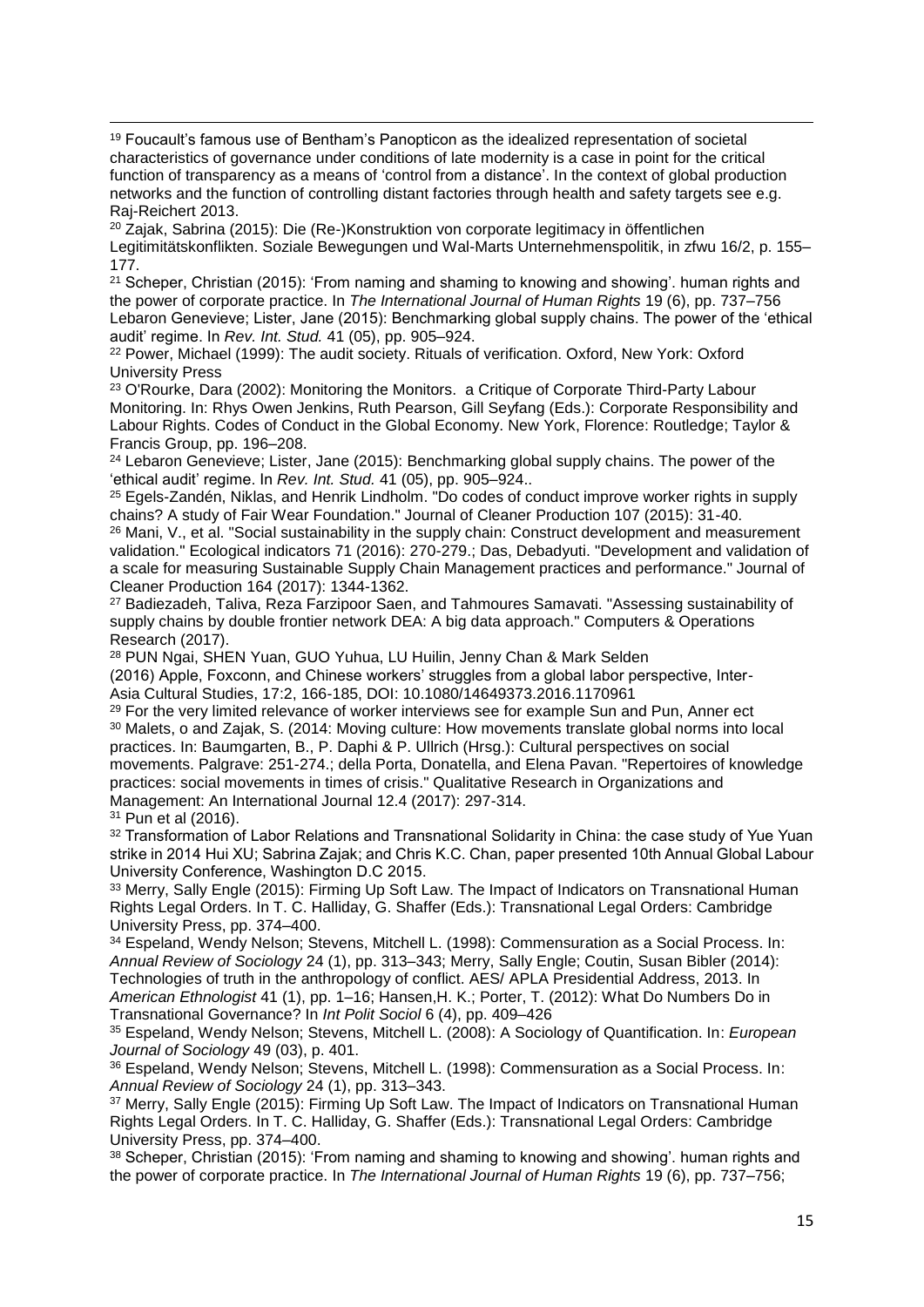Scheper, Christian (2017): The Business of Responsibility: Supply Chain Practice and the Construction of the Moral Lead Firm. In Cornelia Ulbert, Peter Finkenbusch, Elena Sondermann, Tobias Debiel (Eds.): Moral Agency and the Politics of Responsibility. London/ New York: Routledge, pp. 122–134.

<sup>39</sup> Labowitz, Sarah; Baumann-Pauly, Dorothée (2015): Beyond the tip of the iceberg: Bangladesh's forgotten apparel workers. New York: NYU Stern Center for Business and Human Rights. http://people.stern.nyu.edu/twadhwa/bangladesh/downloads/beyond\_the

tip of the iceberg report.pdf (accessed 22/06/2017).

 $\overline{a}$ 

<sup>40</sup> Zaiak, S, Egels-Zandén N., and N. Piper. Networks of Labour Activism: Collective Action across Asia and Beyond. An Introduction to the Debate. Development and Change 48(5): 899-921. <sup>41</sup> Mayer, Frederick (2015): Leveraging private governance for public purpose: business, civil society and the state in labour regulation. In Anthony Payne, Nicola Phillips (Eds.): Handbook of the international political economy of governance. [Place of publication not identified]: Edward Elgar Publishing, pp. 344–360.

<sup>42</sup> See Scheper, Christian (2017): The Business of Responsibility: Supply Chain Practice and the Construction of the Moral Lead Firm. In: Cornelia Ulbert et al. (Eds.): Moral Agency and the Politics of Responsibility. London/ New York: Routledge, pp. 122–134.

<sup>43</sup> DimasoLab – Directive 2014/95/EU Impact Assessment on Labour Relations, Synthesis Report 2018

<sup>44</sup> Nullmeier, Frank; Geis, Anna; Daase, Christopher (2012): Einleitung: Der Aufstieg der Legitimitätspolitik. Rechtfertigung und Kritik politisch-ökonomischer Ordnungen. Sonderband Leviathan 27: Nomos.; Black, Julia. "Constructing and contesting legitimacy and accountability in polycentric regulatory regimes." Regulation & Governance 2.2 (2008): 137-164.

<sup>45</sup> Soule, Sarah A. (2012): Targeting organizations: Private and contentious politics. Research. In the Sociology of Organizations 34:261–285.

<sup>46</sup> Scheper, Christian (2015): 'From naming and shaming to knowing and showing'. human rights and the power of corporate practice. In *The International Journal of Human Rights* 19 (6), pp. 737–756.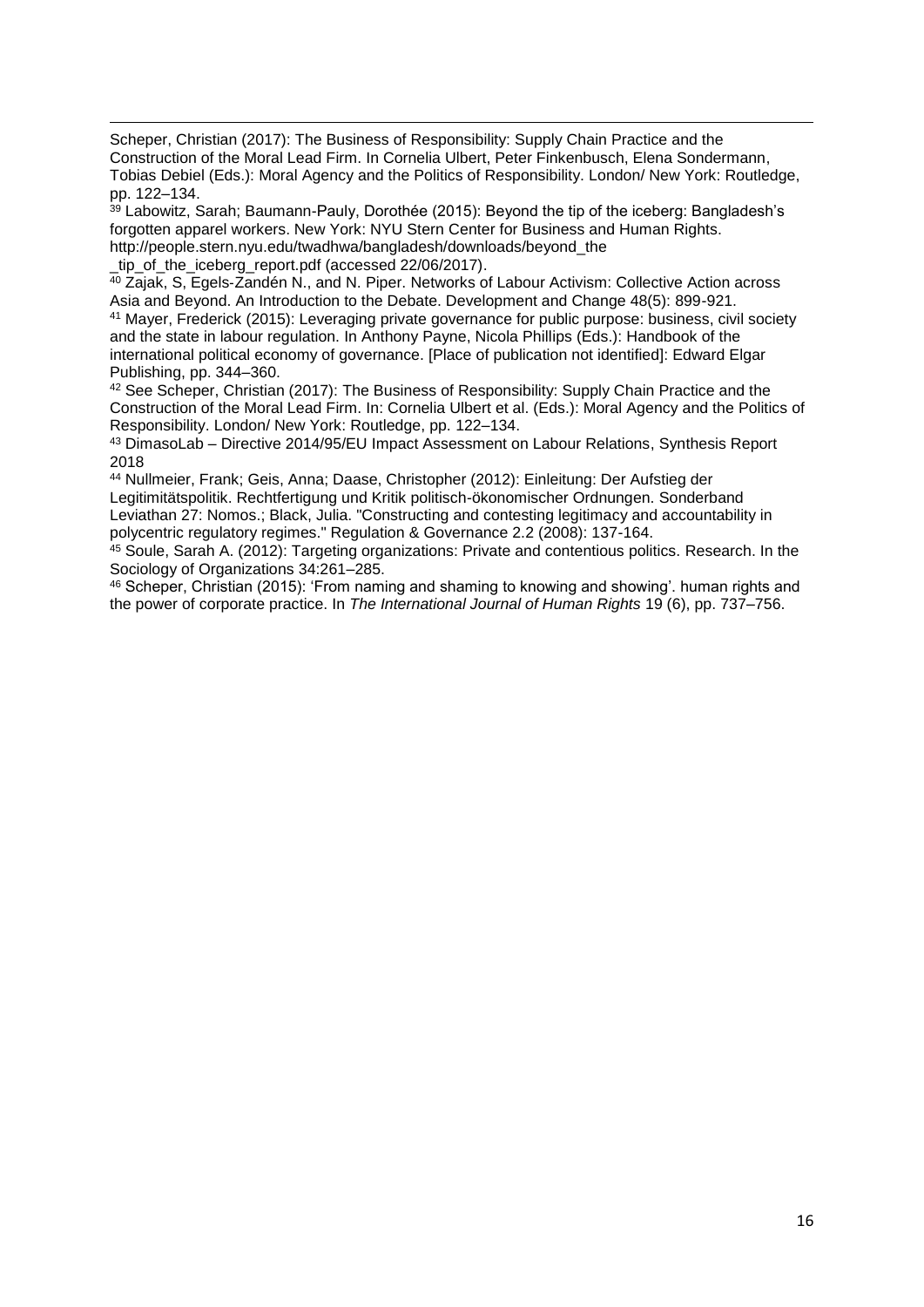#### **References**

Badiezadeh, Taliva, Reza Farzipoor Saen, and Tahmoures Samavati. "Assessing sustainability of supply chains by double frontier network DEA: A big data approach." *Computers & Operations Research* (2017).

Baumann, Max-Otto (2014): Die schöne Transparenz-Norm und das Biest des Politischen: Paradoxe Folgen einer neuen Ideologie der Öffentlichkeit, in: Leviathan 42, S. 398-419.

Black, Julia. "Constructing and contesting legitimacy and accountability in polycentric regulatory regimes." *Regulation & Governance* 2.2 (2008): 137-164.

Brown, H. S., De Jong, M., & Lessidrenska, T. (2009). The rise of the Global Reporting Initiative: a case of institutional entrepreneurship. *Environmental Politics*, 18(2), 182- 200.

Brunsson, N., & Jacobson, B. (2000). A World of Standards : Oxford University Press.

Das, Debadyuti. "Development and validation of a scale for measuring Sustainable Supply Chain Management practices and performance." *Journal of Cleaner Production* 164 (2017): 1344-1362.

DimasoLab – Directive 2014/95/EU Impact Assessment on Labour Relations, Synthesis Report 2018

della Porta, Donatella, and Elena Pavan. "Repertoires of knowledge practices: social movements in times of crisis." *Qualitative Research in Organizations and Management: An International Journal* 12.4 (2017): 297-314.

Egels-Zandén, Niklas, and Jeroen Merk(2014): "Private regulation and trade union rights: Why codes of conduct have limited impact on trade union rights." *Journal of Business Ethics* 123.3 461-473.

Egels-Zandén, Niklas, and Henrik Lindholm. "Do codes of conduct improve worker rights in supply chains? A study of Fair Wear Foundation." *Journal of Cleaner Production* 107 (2015): 31-40.

Espeland, Wendy Nelson; Stevens, Mitchell L. (1998): Commensuration as a Social Process. In: *Annual Review of Sociology* 24 (1), pp. 313–343.

Espeland, Wendy Nelson; Stevens, Mitchell L. (2008): A Sociology of Quantification. In: *European Journal of Sociology* 49 (03), p. 401.

Gupta, Aarti. (2010): Transparency as contested political terrain: Who knows what about the global GMO trade and why does it matter? Global Environmental Politics 10(3):32–52.

Han, Byung-Chul (2012): Transparenzgesellschaft, Berlin.

Hansen, H. K.; Christensen, L. T.; Flyverbom, M. (2015): Introduction. Logics of transparency in late modernity: Paradoxes, mediation and governance. In: *Eur J Soc Theory* 18 (2), pp. 117–131.

Hansen,H. K.; Porter, T. (2012): What Do Numbers Do in Transnational Governance? In *Int Polit Sociol*  6 (4), pp. 409–426.

Heald, David: 2006: Varieties of Transparency, in: Hood/Heald (Hg.), Transparency, S. 25-43.

Irani, L.C. and Silberman, M. (2013) 'Turkopticon: Interrupting worker invisibility in Amazon Mechanical Turk', In Proceedings of the SIGCHI Conference on Human Factors in Computing Systems, pp. 611- 620).

Kinderman, Daniel P., The Struggle Over the EU Non-Financial Disclosure Directive (June 1, 2015). WSI-Mitteilungen 8/2015, pp. 613-621. Available at SSRN:<https://ssrn.com/abstract=2614983>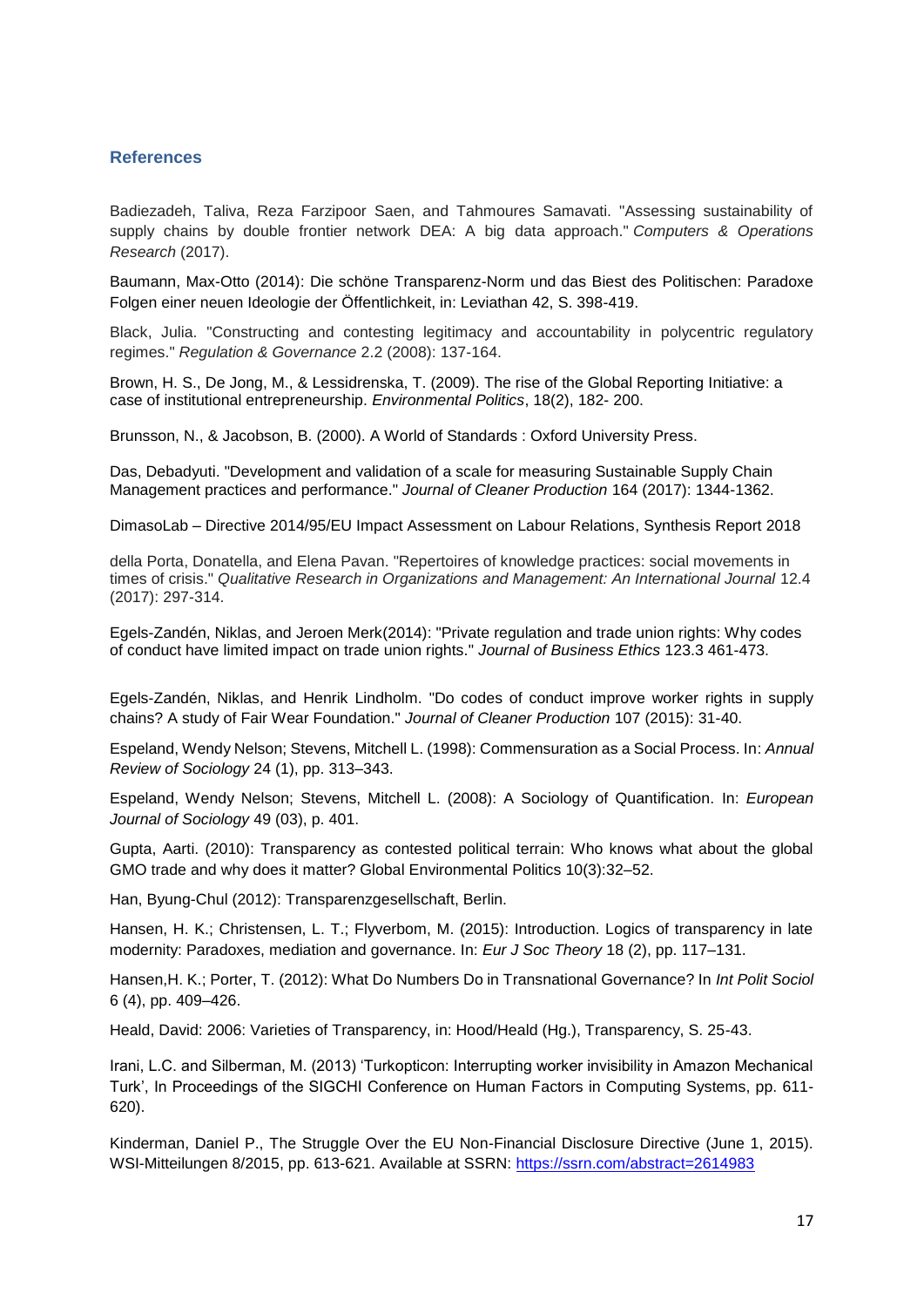Köksal, Deniz, et al. "Social sustainable supply chain management in the textile and apparel industry— A literature review." S*ustainability* 9.1 (2017): 100.

Kryst, Melanie; Zajak, Sabrina ( 2017): Mehr Staat durch Markt? Adressierungsstrategien der Anti-Sweatshop-Bewegung in Europa. In: Daphi, Priska u.a. (Hg.): Protest in Bewegung? Zum Wandel von Bedingungen, Formen und Effekten politischen Protests. Leviathan Sonderband. Baden-Baden: Nomos.

Labowitz, Sarah; Baumann-Pauly, Dorothée (2015): Beyond the tip of the iceberg: Bangladesh's forgotten apparel workers. New York: NYU Stern Center for Business and Human Rights. http://people.stern.nyu.edu/twadhwa/bangladesh/downloads/beyond\_the tip\_of\_the\_iceberg\_report.pdf (accessed 22/06/2017).

Lebaron Genevieve; Lister, Jane (2015): Benchmarking global supply chains. The power of the 'ethical audit' regime. In *Rev. Int. Stud.* 41 (05), pp. 905–924.

Malets, O and Zajak, S. & 2014: Moving culture: How movements translate global norms into local practices. In: Baumgarten, B., P. Daphi & P. Ullrich (Hrsg.): Cultural perspectives on social movements. Palgrave: 251-274.

Mani, V., et al. "Social sustainability in the supply chain: Construct development and measurement validation." *Ecological indicators* 71 (2016): 270-279.

Mayer, Frederick W.; Phillips, Nicola; Posthuma, Anne C. (2016): The political economy of governance in a 'global value chain world'. In *New Political Economy* 22 (2), pp. 129–133.

Merry, Sally Engle (2015): Firming Up Soft Law. The Impact of Indicators on Transnational Human Rights Legal Orders. In T. C. Halliday, G. Shaffer (Eds.): Transnational Legal Orders: Cambridge University Press, pp. 374–400.

Merry, Sally Engle; Coutin, Susan Bibler (2014): Technologies of truth in the anthropology of conflict. AES/ APLA Presidential Address, 2013. In *American Ethnologist* 41 (1), pp. 1–16.

Monciardini, David. "The 'Coalition of the Unlikely'Driving the EU Regulatory Process of Non-Financial Reporting." *Social and Environmental Accountability Journal* 36.1 (2016): 76-89.

Moore and Joye (2017) Black Box or Hidden Abode? Control and Resistance in Digitalized Management. Paper presented at the workshop Digitalizationa and the transformation of labour in the global economy, Lausanne.

Nullmeier, Frank; Geis, Anna; Daase, Christopher (2012): Einleitung: Der Aufstieg der Legitimitätspolitik. Rechtfertigung und Kritik politisch-ökonomischer Ordnungen. Sonderband Leviathan 27: Nomos.

OHCHR (2017): State national action plans. Available online at http://www.ohchr.org/EN/Issues/Business/Pages/NationalActionPlans.aspx (accessed 22/06/2017

O'Rourke, Dara (2002): Monitoring the Monitors. a Critique of Corporate Third-Party Labour Monitoring. In: Rhys Owen Jenkins, Ruth Pearson, Gill Seyfang (Eds.): Corporate Responsibility and Labour Rights. Codes of Conduct in the Global Economy. New York, Florence: Routledge; Taylor & Francis Group [distributor], pp. 196–208.

Power, Michael (1999): The audit society. Rituals of verification. Oxford, New York: Oxford University Press.

PUN Ngai, SHEN Yuan, GUO Yuhua, LU Huilin, Jenny Chan & Mark Selden (2016) Apple, Foxconn, and Chinese workers' struggles from a global labor perspective, Inter-Asia Cultural Studies, 17:2, 166- 185, DOI: 10.1080/14649373.2016.1170961

Raj-Reichert, Gale (2013): Safeguarding labour in distant factories. Health and safety governance in an electronics global production network. In *Geoforum* 44, pp. 23–31.